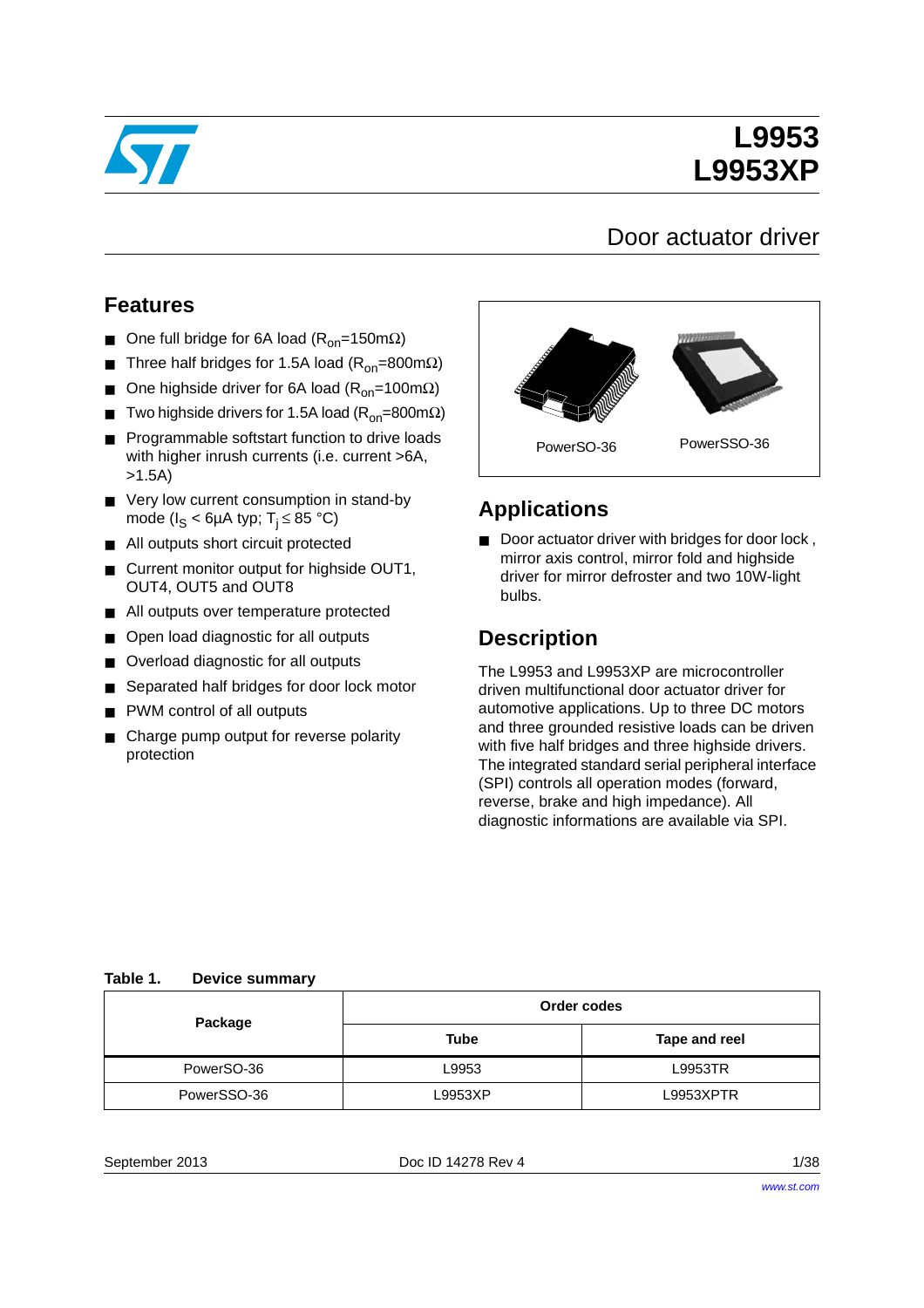# **Contents**

| 1                      |      |                                                                              |  |
|------------------------|------|------------------------------------------------------------------------------|--|
| $\mathbf{2}$           |      |                                                                              |  |
|                        | 2.1  |                                                                              |  |
|                        | 2.2  |                                                                              |  |
|                        | 2.3  |                                                                              |  |
|                        | 2.4  |                                                                              |  |
|                        | 2.5  |                                                                              |  |
| 3                      |      |                                                                              |  |
|                        | 3.1  |                                                                              |  |
|                        | 3.2  |                                                                              |  |
|                        | 3.3  |                                                                              |  |
|                        | 3.4  |                                                                              |  |
|                        | 3.5  |                                                                              |  |
|                        | 3.6  |                                                                              |  |
|                        | 3.7  |                                                                              |  |
|                        | 3.8  |                                                                              |  |
|                        | 3.9  |                                                                              |  |
|                        | 3.10 |                                                                              |  |
|                        | 3.11 |                                                                              |  |
|                        | 3.12 |                                                                              |  |
|                        | 3.13 | Programmable softstart function to drive loads with higher inrush current 21 |  |
| $\boldsymbol{\Lambda}$ |      |                                                                              |  |
|                        | 4.1  |                                                                              |  |
|                        | 4.2  |                                                                              |  |
|                        | 4.3  |                                                                              |  |
|                        | 4.4  |                                                                              |  |
|                        | 4.5  |                                                                              |  |
|                        | 4.6  |                                                                              |  |
|                        | 4.7  |                                                                              |  |

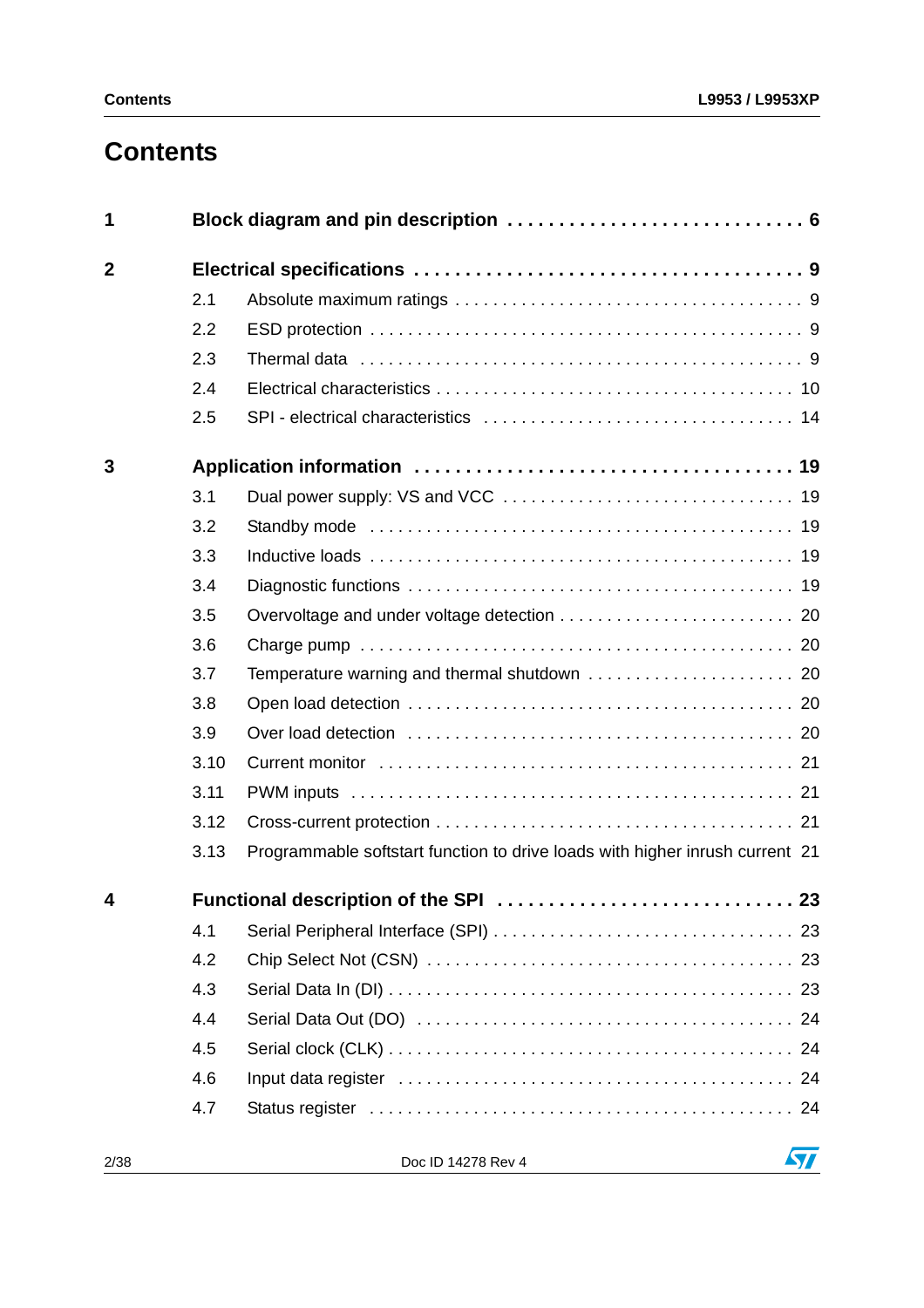|   | 4.8  |  |
|---|------|--|
|   | 4.9  |  |
|   | 4.10 |  |
| 5 |      |  |
| 6 |      |  |
|   | 6.1  |  |
|   | 6.2  |  |
|   | 6.3  |  |
|   | 6.4  |  |
|   | 6.5  |  |
|   |      |  |

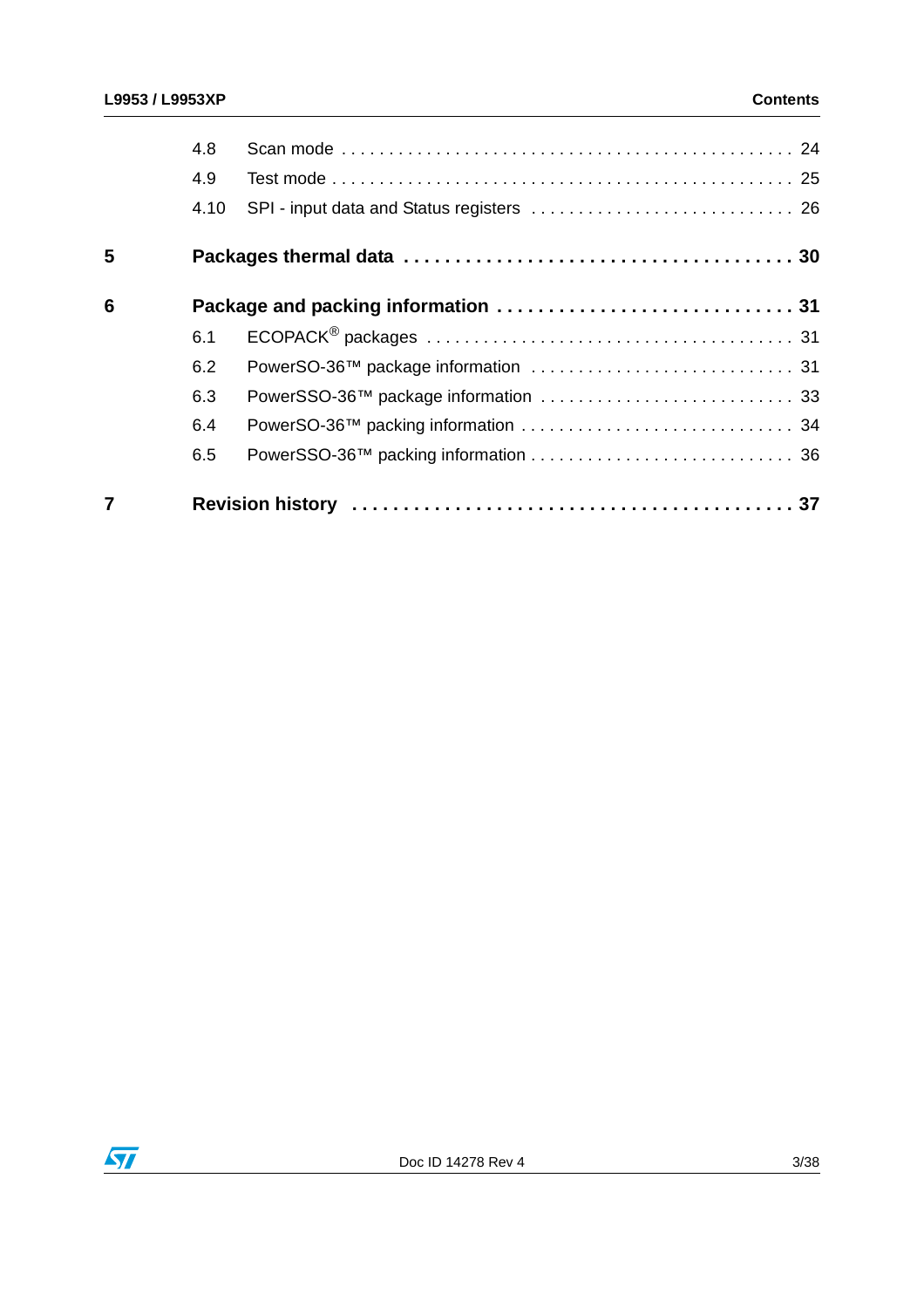# **List of tables**

| Table 1.  |  |
|-----------|--|
| Table 2.  |  |
| Table 3.  |  |
| Table 4.  |  |
| Table 5.  |  |
| Table 6.  |  |
| Table 7.  |  |
| Table 8.  |  |
| Table 9.  |  |
| Table 10. |  |
| Table 11. |  |
| Table 12. |  |
| Table 13. |  |
| Table 14. |  |
| Table 15. |  |
| Table 16. |  |
| Table 17. |  |
| Table 18. |  |
| Table 19. |  |
| Table 20. |  |
| Table 21. |  |
| Table 22. |  |
| Table 23. |  |
|           |  |

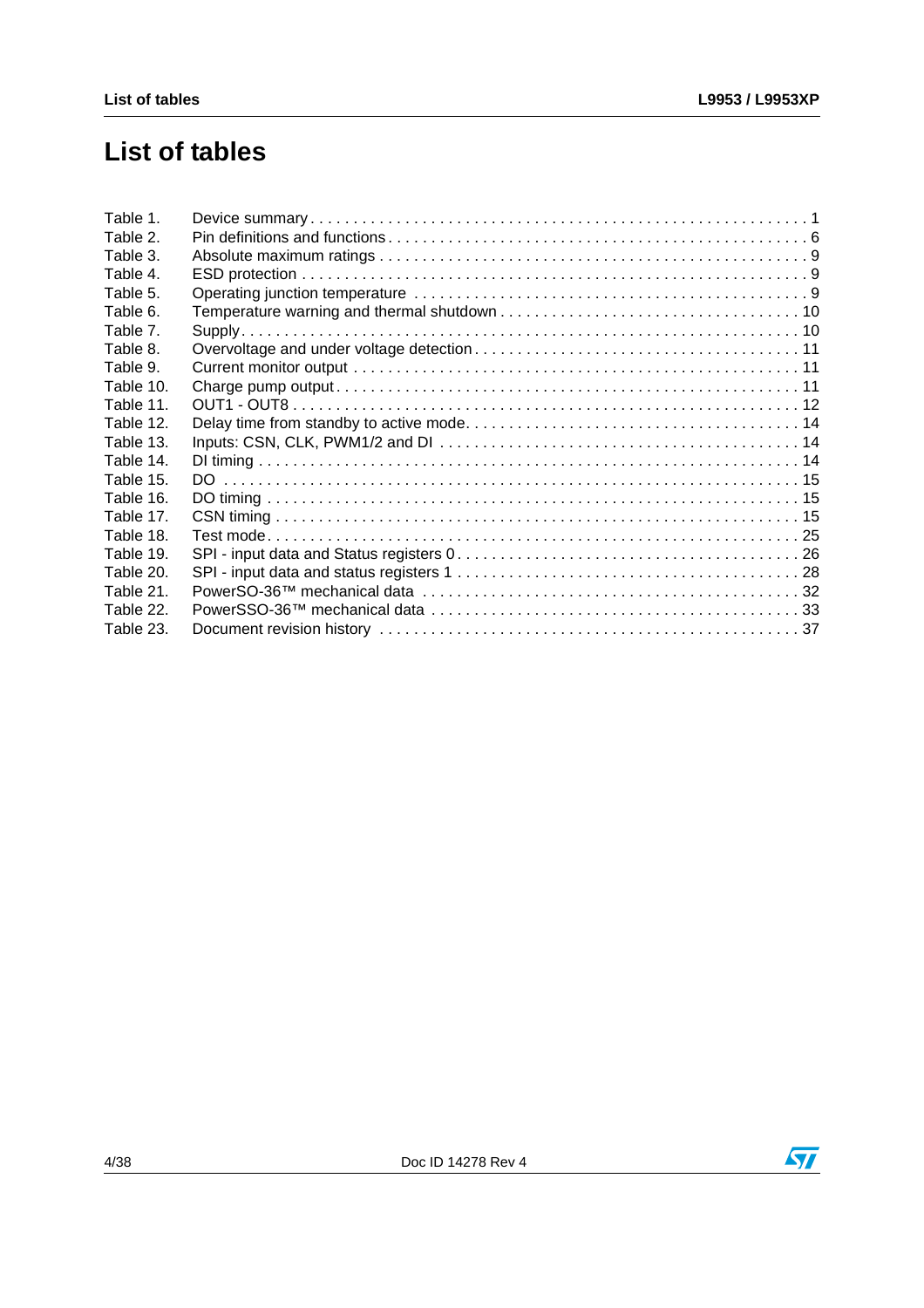# **List of figures**

| Figure 1.  |                                                     |  |
|------------|-----------------------------------------------------|--|
| Figure 2.  |                                                     |  |
| Figure 3.  |                                                     |  |
| Figure 4.  |                                                     |  |
| Figure 5.  |                                                     |  |
| Figure 6.  |                                                     |  |
| Figure 7.  |                                                     |  |
| Figure 8.  |                                                     |  |
| Figure 9.  |                                                     |  |
| Figure 10. |                                                     |  |
| Figure 11. |                                                     |  |
| Figure 12. |                                                     |  |
| Figure 13. |                                                     |  |
| Figure 14. | PowerSO-36™ tape and reel shipment (suffix "TR") 35 |  |
| Figure 15. |                                                     |  |
| Figure 16. |                                                     |  |
|            |                                                     |  |

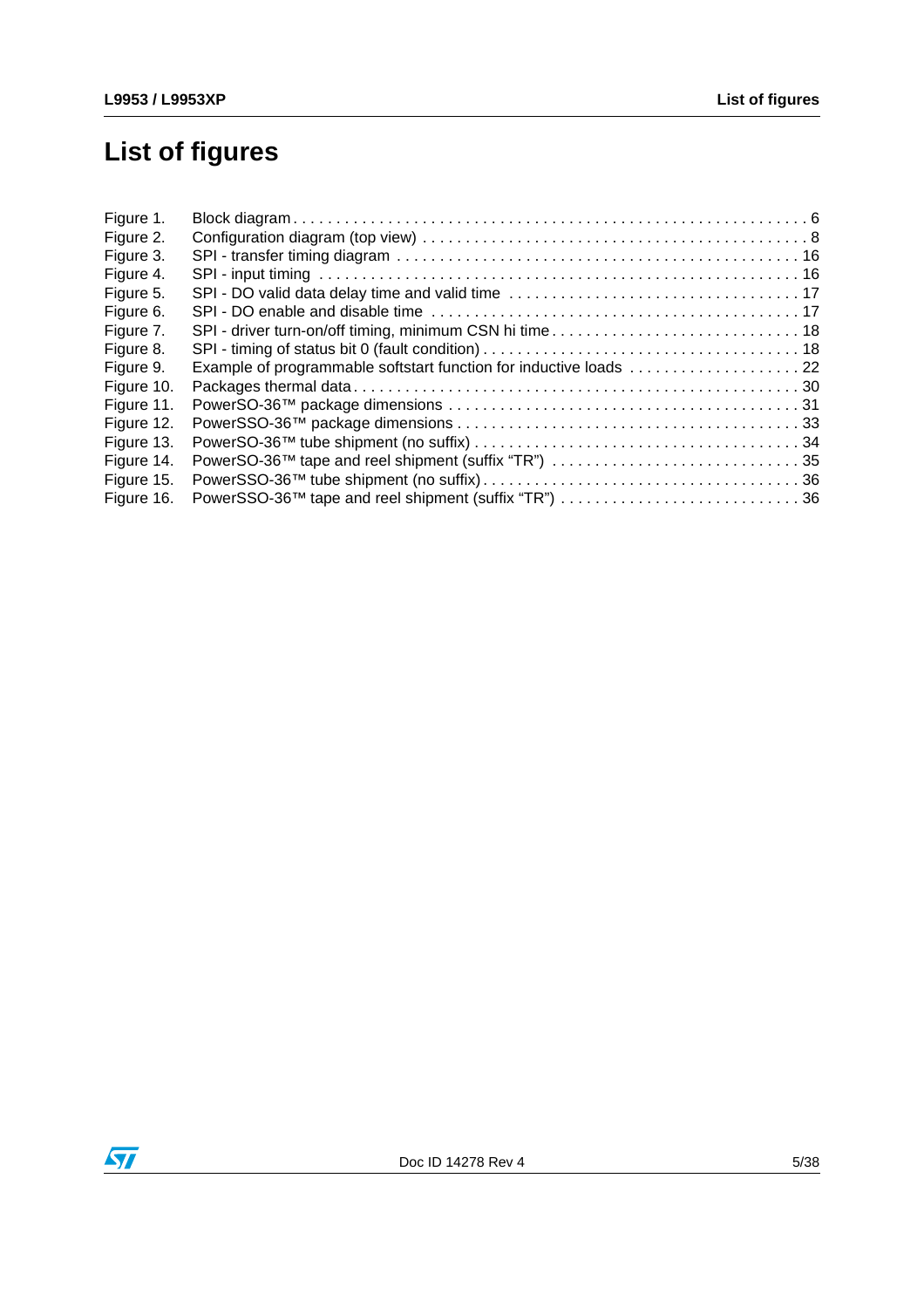# <span id="page-5-0"></span>**1 Block diagram and pin description**



#### <span id="page-5-2"></span>**Figure 1. Block diagram**

#### <span id="page-5-1"></span>Table 2. **Pin definitions and functions**

| <b>Pin</b>    | Symbol                                                   | <b>Function</b>                                                                                                                                                                                                                                                                                                                                                                                                                                                                                                                                                                                                  |
|---------------|----------------------------------------------------------|------------------------------------------------------------------------------------------------------------------------------------------------------------------------------------------------------------------------------------------------------------------------------------------------------------------------------------------------------------------------------------------------------------------------------------------------------------------------------------------------------------------------------------------------------------------------------------------------------------------|
| 1, 18, 19, 36 | <b>GND</b>                                               | Ground:<br>Reference potential<br>Important: for the capability of driving the full current at the outputs all<br>pins of GND must be externally connected.                                                                                                                                                                                                                                                                                                                                                                                                                                                      |
| 2, 35         | OUT <sub>8</sub>                                         | Highside driver output 8<br>The output is built by a highside switch and is intended for resistive<br>loads, hence the internal reverse diode from GND to the output is<br>missing. For ESD reason a diode to GND is present but the energy<br>which can be dissipated is limited. The highside driver is a power<br>DMOS transistor with an internal parasitic reverse diode from the<br>output to VS (bulk-drain-diode). The output is over-current and open<br>load protected.<br>Important: for the capability of driving the full current at the outputs both<br>pins of OUT8 must be externally connected. |
| 3<br>4<br>5   | OUT <sub>1</sub><br>OUT <sub>2</sub><br>OUT <sub>3</sub> | Half-bridge-output 1,2,3<br>The output is built by a highside and a lowside switch, which are<br>internally connected. The output stage of both switches is a power<br>DMOS transistor. Each driver has an internal parasitic reverse diode<br>(bulk-drain-diode: highside driver from output to VS, lowside driver from<br>GND to output). This output is over-current and open load protected.                                                                                                                                                                                                                 |

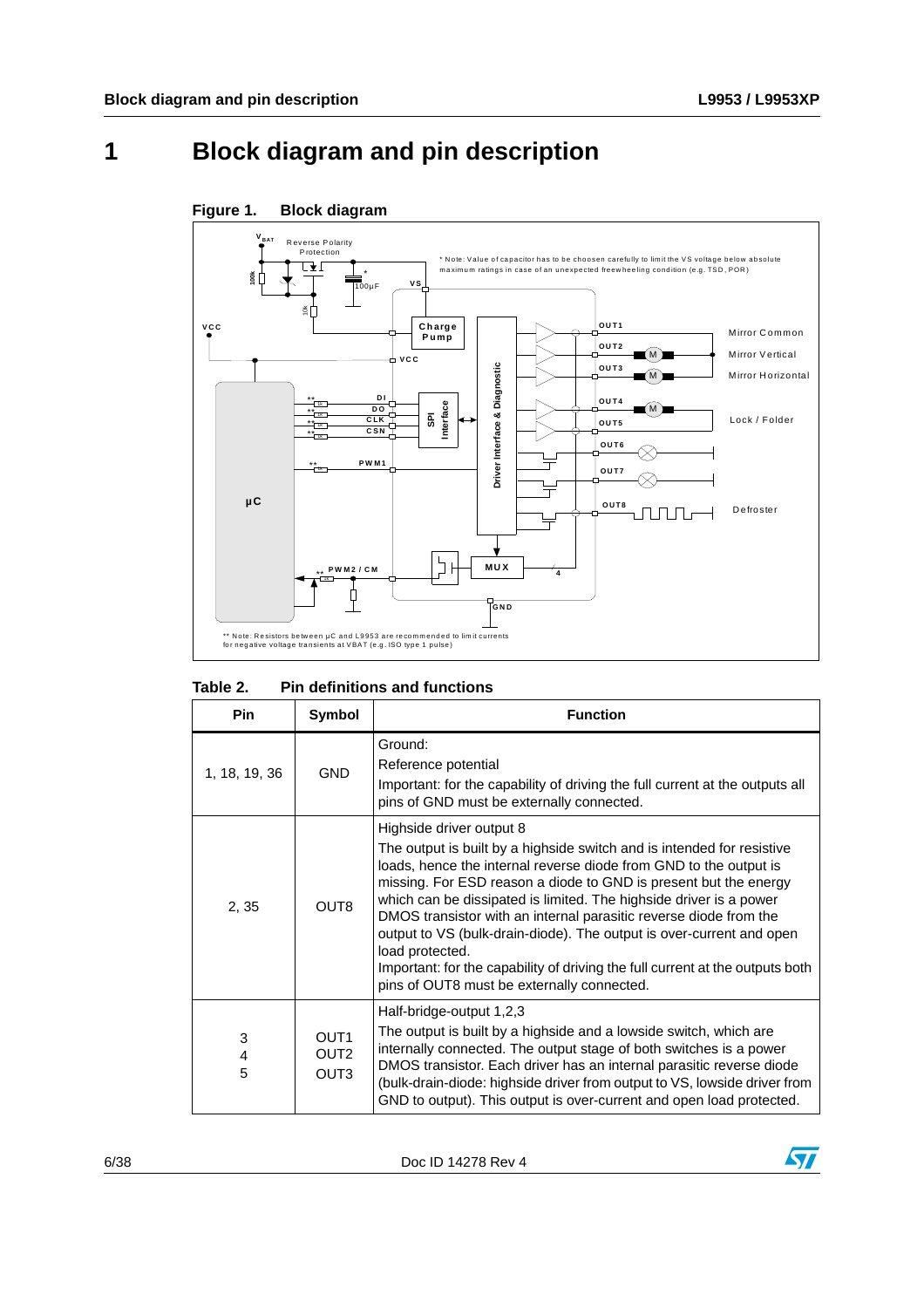| Pin                             | <b>Symbol</b>            | <b>Function</b>                                                                                                                                                                                                                                                                                                                                                                       |
|---------------------------------|--------------------------|---------------------------------------------------------------------------------------------------------------------------------------------------------------------------------------------------------------------------------------------------------------------------------------------------------------------------------------------------------------------------------------|
| 6, 7, 14, 15,<br>23, 25, 28, 32 | VS                       | Power supply voltage (external reverse protection required)<br>For this input a ceramic capacitor as close as possible to GND is<br>recommended.<br>Important: for the capability of driving the full current at the outputs all<br>pins of VS must be externally connected.                                                                                                          |
| 8                               | DI                       | Serial data input<br>The input requires CMOS logic levels and receives serial data from the<br>microcontroller. The data is an 24bit control word and the least<br>significant bit (LSB, bit 0) is transferred first.                                                                                                                                                                 |
| 9                               | CM/PWM2                  | Current monitor output/PWM2 input<br>Depending on the selected multiplexer bits of Input Data Register this<br>output sources an image of the instant current through the<br>corresponding highside driver with a ratio of 1/10.000. This pin is<br>bidirectional. The microcontroller can overdrive the current monitor<br>signal to provide a second PWM input for the output OUT7. |
| 10                              | <b>CSN</b>               | Chip select not input / test mode<br>This input is low active and requires CMOS logic levels. The serial data<br>transfer between L9953 and micro controller is enabled by pulling the<br>input CSN to low level. If an input voltage of more than 7.5V is applied<br>to CSN pin the L9953 will be switched into a test mode.                                                         |
| 11                              | DO                       | Serial data output<br>The diagnosis data is available via the SPI and this tristate-output. The<br>output will remain in tristate, if the chip is not selected by the input CSN<br>$(CSN = high)$                                                                                                                                                                                     |
| 12                              | <b>VCC</b>               | Logic supply voltage<br>For this input a ceramic capacitor as close as possible to GND is<br>recommended.                                                                                                                                                                                                                                                                             |
| 13                              | <b>CLK</b>               | Serial clock input<br>This input controls the internal shift register of the SPI and requires<br>CMOS logic levels.                                                                                                                                                                                                                                                                   |
| 16,17, 20,21,                   | OUT4<br>OUT <sub>5</sub> | Half-bridge-output 4,5: see OUT1 (pin 3).<br>Important: for the capability of driving the full current at the outputs both<br>pins of OUT4 (OUT5, respectively) must be externally connected.                                                                                                                                                                                         |
| 26                              | CP                       | Charge pump output<br>This output is provided to drive the gate of an external n-channel power<br>MOS used for reverse polarity protection                                                                                                                                                                                                                                            |
| 27                              | PWM1                     | PWM1 input:<br>This input signal can be used to control the drivers OUT1-OUT6 and<br>OUT8 by an external PWM signal.                                                                                                                                                                                                                                                                  |

**Table 2. Pin definitions and functions (continued)**

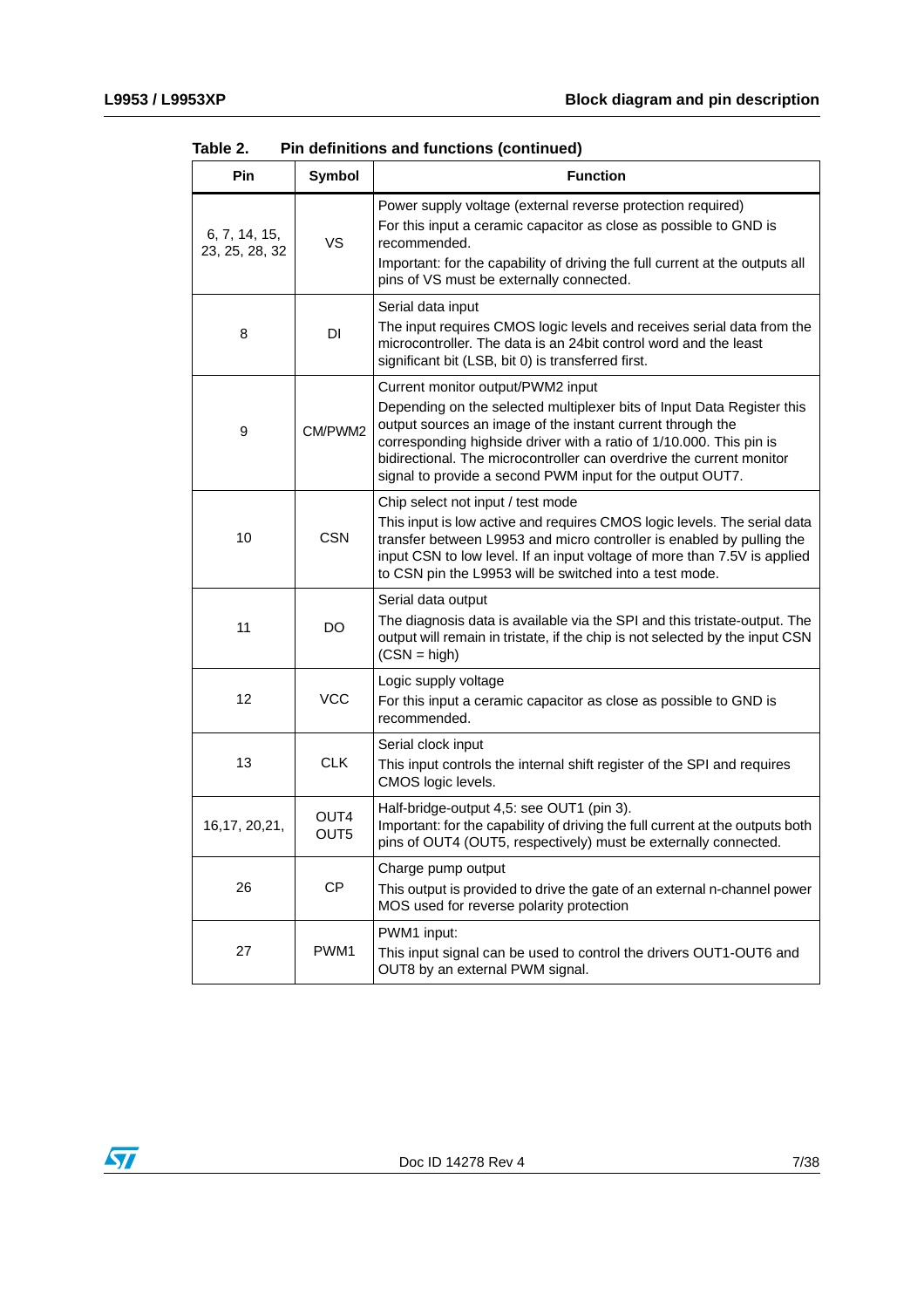| <b>Pin</b>            | Symbol        | <b>Function</b>                                                                                                                                                                                                                                                                                                                                                                                                                                                                          |
|-----------------------|---------------|------------------------------------------------------------------------------------------------------------------------------------------------------------------------------------------------------------------------------------------------------------------------------------------------------------------------------------------------------------------------------------------------------------------------------------------------------------------------------------------|
| 31<br>33              | OUT6,<br>OUT7 | Highside driver output 6,7:<br>Each output is built by a highside switch and is intended for resistive<br>loads, hence the internal reverse diode from GND to the output is<br>missing. For ESD reason a diode to GND is present but the energy<br>which can be dissipated is limited. Each highside driver is a power<br>DMOS transistor with an internal parasitic reverse diode from each<br>output to VS (bulk-drain-diode). Each output is over-current and open<br>load protected. |
| 22, 24, 29,<br>30, 34 | NC.           | Not connected pins.                                                                                                                                                                                                                                                                                                                                                                                                                                                                      |

**Table 2. Pin definitions and functions (continued)**

#### <span id="page-7-0"></span>**Figure 2. Configuration diagram (top view)**



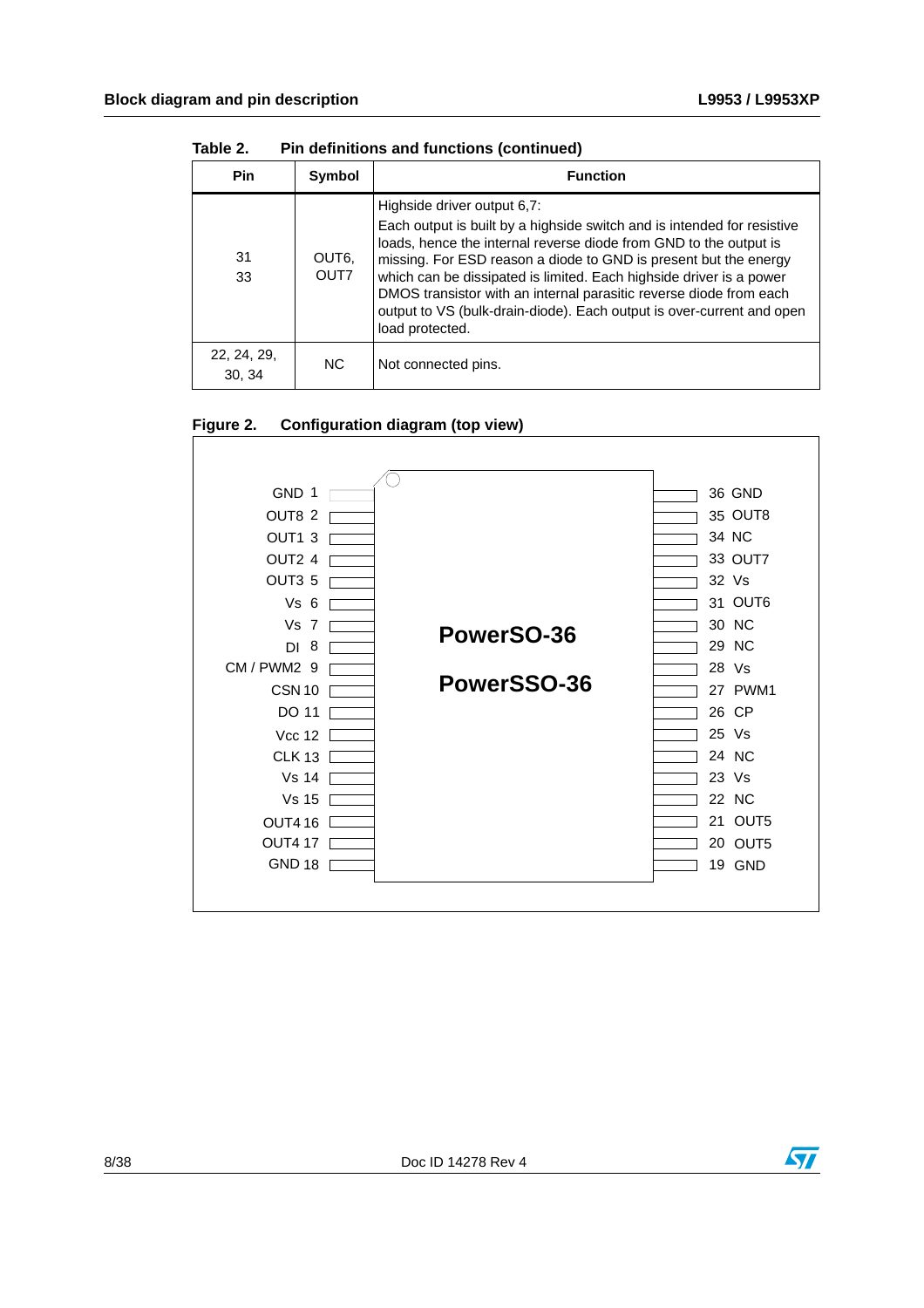# <span id="page-8-0"></span>**2 Electrical specifications**

#### <span id="page-8-1"></span>**2.1 Absolute maximum ratings**

Stressing the device above the rating listed in the "Absolute maximum ratings" table may cause permanent damage to the device. These are stress ratings only and operation of the device at these or any other conditions above those indicated in the operating sections of this specification is not implied. Exposure to absolute maximum rating conditions for extended periods may affect device reliability. Refer also to the STMicroelectronics SURE Program and other relevant quality document

| Symbol                                                                           | Value<br><b>Parameter</b>               |                              | Unit   |
|----------------------------------------------------------------------------------|-----------------------------------------|------------------------------|--------|
| $V_{\rm S}$                                                                      | DC supply voltage                       | $-0.3$ to $28$               | V      |
|                                                                                  | Single pulse $t_{max}$ < 400ms          | 40                           | V      |
| $V_{\rm CC}$                                                                     | Stabilized supply voltage, logic supply | $-0.3$ to 5.5                | V      |
| V <sub>DI</sub> , V <sub>DO,</sub> V <sub>CLK</sub> ,<br>V <sub>CSN, Vpwm1</sub> | Digital input / output voltage          | $-0.3$ to $V_{\rm CC}$ + 0.3 | V      |
| $V_{CM}$                                                                         | Current monitor output                  | $-0.3$ to $V_{CC}$ + 0.3     | $\vee$ |
| $V_{CP}$                                                                         | Charge pump output                      | $-25$ to $V_S + 11$          | $\vee$ |
| $I$ OUT1,2,3,6,7                                                                 | Output current                          | ±5                           | A      |
| $I$ OUT4,5,8                                                                     | Output current                          | ±10                          | Α      |

<span id="page-8-4"></span>Table 3. **Absolute maximum ratings** 

## <span id="page-8-2"></span>**2.2 ESD protection**

#### <span id="page-8-5"></span>Table 4. **ESD protection**

| <b>Parameter</b>         | <b>Value</b>  | Unit |
|--------------------------|---------------|------|
| All pins                 | $+2^{(1)}$    | k٧   |
| Output pins: OUT1 - OUT8 | $\pm 8^{(2)}$ | k٧   |

1. HBM according to MIL 883C, Method 3015.7 or EIA/JESD22-A114-A.

2. HBM with all unzapped pins grounded.

## <span id="page-8-3"></span>**2.3 Thermal data**

#### <span id="page-8-6"></span>Table 5. **Operating junction temperature**

| <b>Symbol</b> | <b>Parameter</b>               | Value      | Unit   |
|---------------|--------------------------------|------------|--------|
|               | Operating junction temperature | -40 to 150 | $\sim$ |

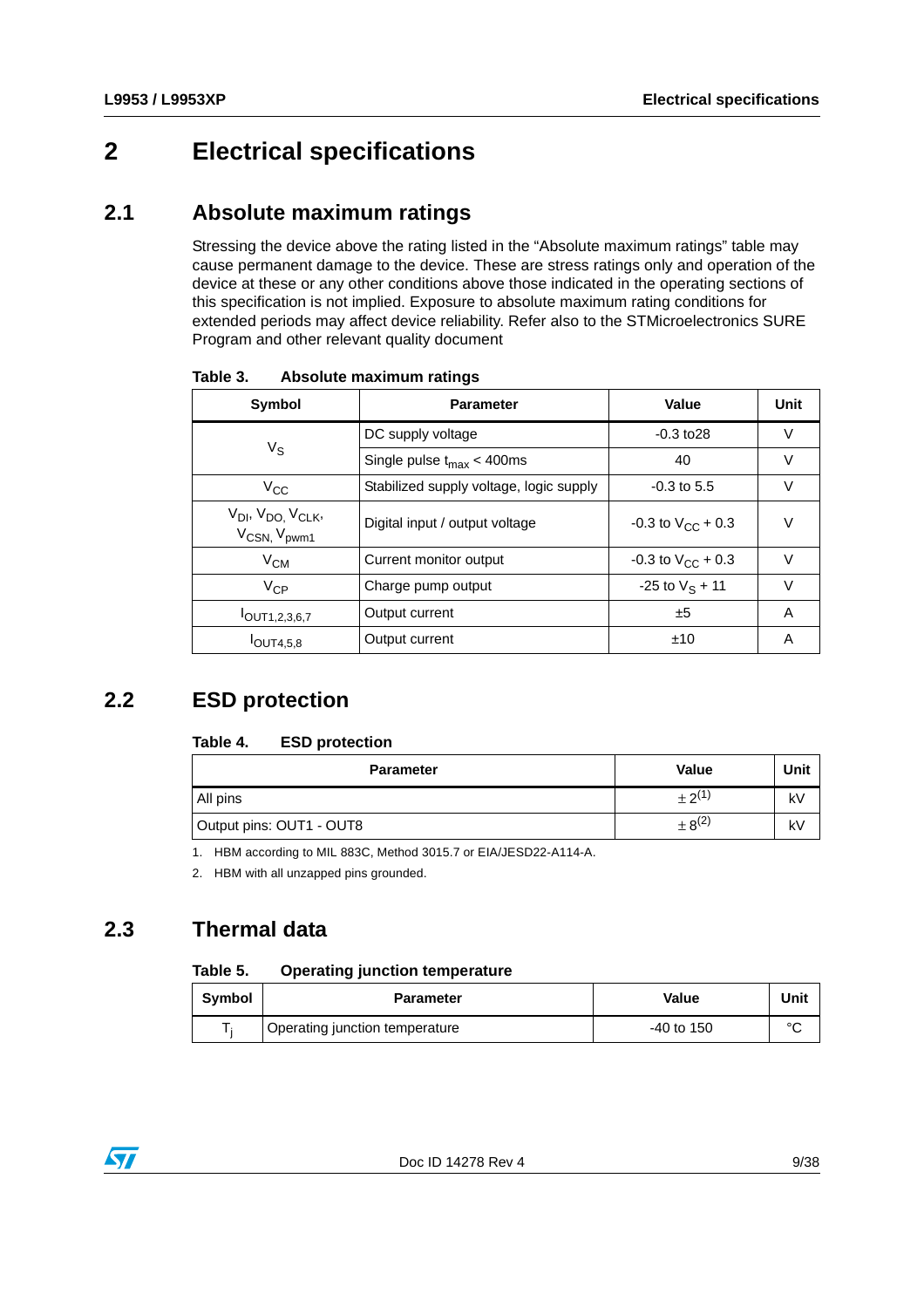| Symbol                             | <b>Parameter</b>                                      |            | Min. | Typ. | Max. | <b>Unit</b> |
|------------------------------------|-------------------------------------------------------|------------|------|------|------|-------------|
| T <sub>ITW ON</sub>                | Temperature warning threshold junction<br>temperature | T,         | 130  |      | 150  | °C          |
| $\mathsf{T}_{\mathsf{iSD~ON}}$     | Thermal shutdown threshold junction<br>temperature    | increasing |      |      | 170  | °C          |
| $\mathsf{T}_{\mathsf{iSD \, OFF}}$ | Thermal shutdown threshold junction<br>temperature    | decreasing | 150  |      |      | °C          |
| T <sub>iSD HYS</sub>               | Thermal shutdown hysteresis                           |            |      | 5    |      | °K          |

<span id="page-9-1"></span>Table 6. **Temperature warning and thermal shutdown** 

## <span id="page-9-0"></span>**2.4 Electrical characteristics**

V<sub>S</sub> = 8 to 16V, V<sub>CC</sub> = 4.5 to 5.3V, T<sub>j</sub> = - 40 to 150°C, unless otherwise specified.

The voltages are referred to GND and currents are assumed positive, when the current flows into the pin.

| .              | 99PP.,                                      |                                                                                                                             |                |                |      |      |
|----------------|---------------------------------------------|-----------------------------------------------------------------------------------------------------------------------------|----------------|----------------|------|------|
| Symbol         | <b>Parameter</b>                            | <b>Test condition</b>                                                                                                       | Min.           | Typ.           | Max. | Unit |
| $V_S$          | Operating supply voltage<br>range           |                                                                                                                             | $\overline{7}$ |                | 28   | V    |
| $I_{\rm S}$    | V <sub>S</sub> DC supply current            | $V_S = 16V$ , $V_{CC} = 5.3V$<br>active mode<br>OUT1 - OUT8 floating                                                        |                | $\overline{7}$ | 20   | mA   |
|                | V <sub>S</sub> quiescent supply current     | $V_S = 16V$ , $V_{CC} = 0V$<br>standby mode<br>OUT1 - OUT8 floating<br>$T_{test} = -40^{\circ}C$ , 25°C                     |                | $\overline{4}$ | 12   | μA   |
|                |                                             | $T_{\text{test}} = 85^{\circ}C^{(1)}$                                                                                       |                | 6              | 25   | μA   |
|                | V <sub>CC</sub> DC supply current           | $V_S = 16V$ , $V_{CC} = 5.3V$<br>$CSN = V_{CC}$ active mode                                                                 |                | 1              | 3    | mA   |
| $I_{\rm CC}$   | V <sub>CC</sub> quiescent supply<br>current | $V_S = 16V$ , $V_{CC} = 5.3V$<br>$CSN = V_{CC}$ standby mode<br>OUT1 - OUT8 floating                                        |                | 25             | 50   | μA   |
| $I_S + I_{CC}$ | Sum quiescent supply<br>current             | $V_S = 16V$ , $V_{CC} = 5.3V$<br>$CSN = V_{CC}$<br>standby mode<br>OUT1 - OUT8 floating<br>$T_{\text{test}} = 130^{\circ}C$ |                | 50             | 100  | μA   |

<span id="page-9-2"></span>**Table 7. Supply**

1. Guaranteed by design.

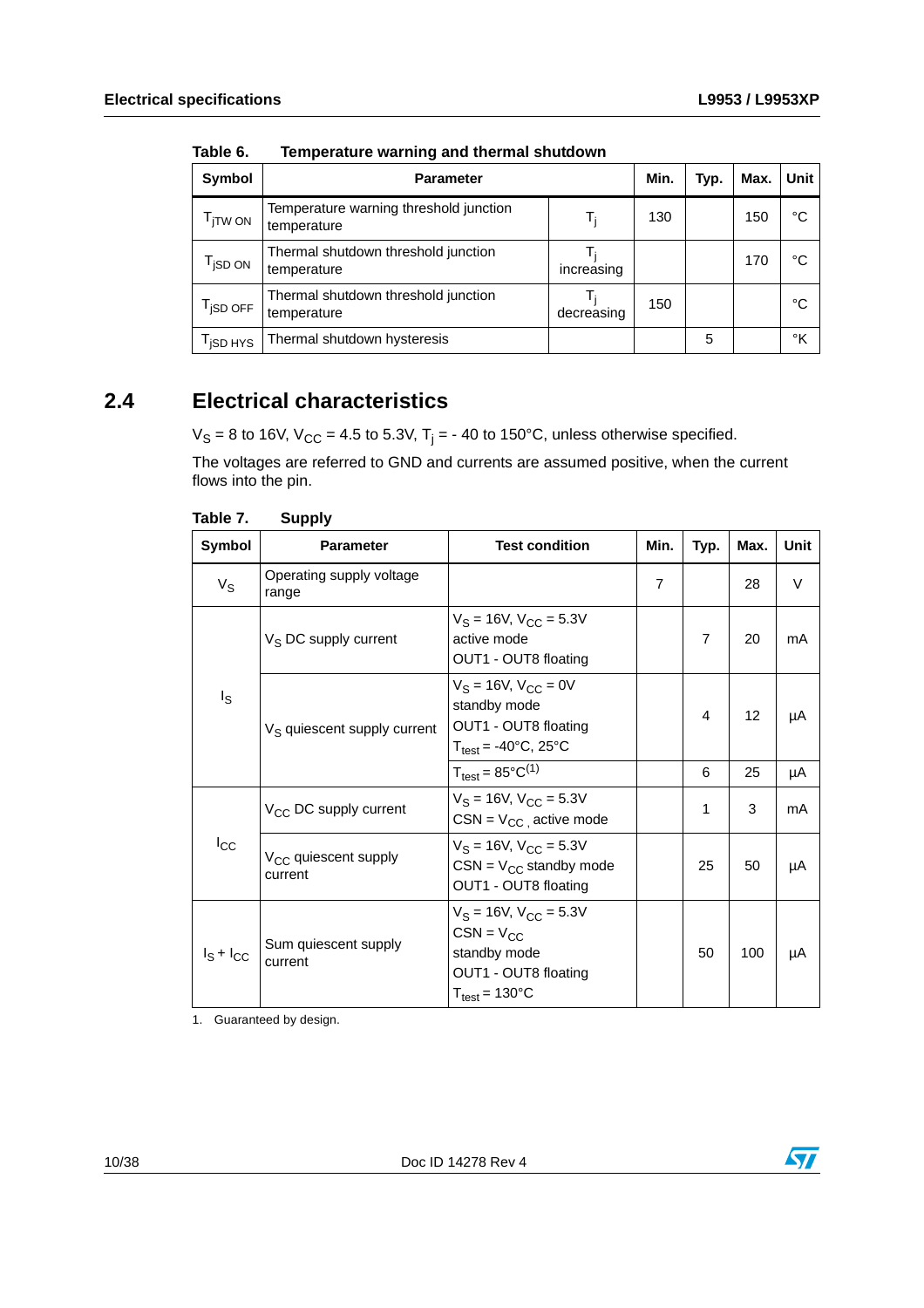| Symbol                | <b>Parameter</b>          | <b>Test condition</b>                      | Min. | Typ. | Max  | <b>Unit</b> |
|-----------------------|---------------------------|--------------------------------------------|------|------|------|-------------|
| V <sub>SUV</sub> ON   | VS UV-threshold voltage   | $V_S$ increasing                           | 5.7  |      | 7.2  | V           |
| V <sub>SUV OFF</sub>  | VS UV-threshold voltage   | $V_S$ decreasing                           | 5.5  |      | 6.9  | V           |
| V <sub>SUV hyst</sub> | VS UV-hysteresis          | V <sub>SUV</sub> ON - V <sub>SUV</sub> OFF |      | 0.5  |      | V           |
| V <sub>SOV</sub> OFF  | VS OV-threshold voltage   | $V_S$ increasing                           | 18   |      | 24.5 | V           |
| V <sub>SOV</sub> ON   | VS OV-threshold voltage   | $V_S$ decreasing                           | 17.5 |      | 23.5 | V           |
| V <sub>SOV hyst</sub> | VS OV-hysteresis          | V <sub>SOV OFF</sub> - V <sub>SOV ON</sub> |      | 1    |      | V           |
| V <sub>POR OFF</sub>  | Power-On-reset threshold  | $V_{CC}$ increasing                        |      |      | 4.4  | V           |
| V <sub>POR</sub> ON   | Power-On-reset threshold  | $V_{CC}$ decreasing                        | 3.1  |      |      | V           |
| V <sub>POR hyst</sub> | Power-On-reset hysteresis | V <sub>POR OFF</sub> - V <sub>POR ON</sub> |      | 0.3  |      | V           |

<span id="page-10-0"></span>Table 8. **Overvoltage and under voltage detection** 

#### <span id="page-10-1"></span>Table 9. **Current monitor output**

| Symbol              | <b>Parameter</b>                                                | <b>Test condition</b>                                                                                                                                          | Min. | Typ.            | Max            | Unit |
|---------------------|-----------------------------------------------------------------|----------------------------------------------------------------------------------------------------------------------------------------------------------------|------|-----------------|----------------|------|
| $\rm V_{CM}$        | Functional voltage range                                        | $V_{CC} = 5V$                                                                                                                                                  | 0    |                 | 4              |      |
| ICM,r               | Current monitor output<br>ratio:<br>$I_{CM}$ / $I_{OUT1,4,5,8}$ | $0V \leq V_{CM} \leq 4V$ , VCC=5V                                                                                                                              |      | 10.000          |                |      |
| <sup>I</sup> CM acc | Current monitor accuracy                                        | $0 \text{ V} \leq V_{CM} \leq 3.8 \text{ V},$<br>$V_{CC} = 5 \text{ V}, I_{Out,min} = 500 \text{ mA},$<br>$I_{Out max} = 6A$<br>$(FS = full scale = 600\mu A)$ |      | $4\% +$<br>1%FS | $8% +$<br>2%FS |      |

#### <span id="page-10-2"></span>**Table 10. Charge pump output**

| Symbol            | <b>Parameter</b>              | <b>Test condition</b>                 | Min.      | Tvp. | <b>Max</b> | Unit   |
|-------------------|-------------------------------|---------------------------------------|-----------|------|------------|--------|
| $V_{\mathsf{CP}}$ | Charge pump output<br>voltage | $V_S = 8V$ , $I_{CP} = -60 \mu A$     | $V_S + 6$ |      | $V5+13$    | V      |
|                   |                               | $V_S = 10V$ , $I_{CP} = -80\mu A$     | $V_S + 8$ |      | $V_S + 13$ | $\vee$ |
|                   |                               | $V_S \ge 12V$ , $I_{CP} = -100 \mu A$ | $Ve+10$   |      | $V5+13$    | V      |
| $I_{\text{CP}}$   | Charge pump output<br>current | $V_{CP} = V_S + 10V$ , $V_S = 13.5V$  | 95        | 150  | 300        | μA     |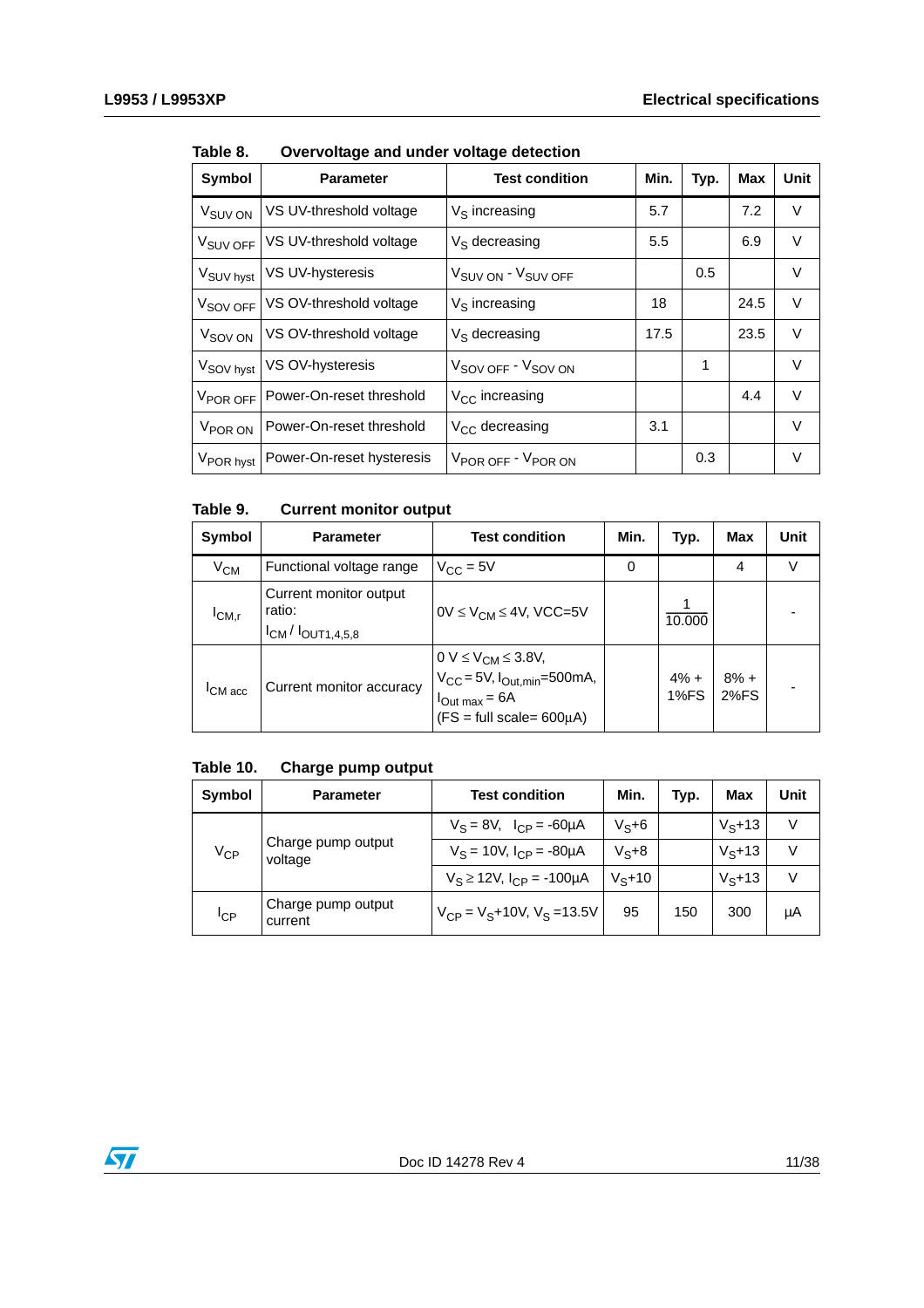| Symbol                                                             | <b>Parameter</b>                          | <b>Test condition</b>                                                                 | Min.    | Typ. | <b>Max</b> | Unit      |
|--------------------------------------------------------------------|-------------------------------------------|---------------------------------------------------------------------------------------|---------|------|------------|-----------|
| FON OUT1,<br><b>FON OUT2</b>                                       | On-resistance to supply                   | $V_S = 13.5$ V, T <sub>j</sub> = 25 °C,<br>$I_{\text{OUT1,2,3}} = \pm 0.8$ A          |         | 800  | 1100       | $m\Omega$ |
| <b>FON OUT3</b>                                                    | or GND                                    | $V_S = 13.5$ V, T <sub>i</sub> = 125 °C,<br>$I_{\text{OUT1,2,3}} = \pm 0.8 \text{ A}$ |         | 1250 | 1700       | $m\Omega$ |
| FON OUT4,                                                          | On-resistance to supply<br>or GND         | $V_S = 13.5$ V, T <sub>i</sub> = 25 °C,<br>$I_{\text{OUT4,5}} = \pm 3 \text{ A}$      |         | 150  | 200        | $m\Omega$ |
| <b>FON OUT5</b>                                                    |                                           | $V_S = 13.5$ V, T <sub>i</sub> = 125 °C,<br>$I_{\text{OUT4,5}} = \pm 3 \text{ A}$     |         | 225  | 300        | $m\Omega$ |
| FON OUT6,                                                          | On-resistance to supply                   | $VS = 13.5$ V, T <sub>j</sub> = 25 °C,<br>$I_{\text{OUT6,7}} = -0.8$ A                |         | 500  | 700        | $m\Omega$ |
| <b>FON OUT7</b>                                                    |                                           | $V_S$ = 13.5 V, T <sub>i</sub> = 125 °C,<br>$I_{\text{OUT6,7}} = -0.8 \text{ A}$      |         | 700  | 950        | $m\Omega$ |
|                                                                    |                                           | $V_S = 13.5$ V, T <sub>i</sub> = 25 °C,<br>$I_{OUT8} = -3 A$                          |         | 100  | 150        | $m\Omega$ |
| <b>FON OUT8</b>                                                    | On-resistance to supply                   | $V_S = 13.5$ V, T <sub>i</sub> = 125 °C,<br>$IOUT8 = -3 A$                            |         | 150  | 200        | $m\Omega$ |
| $I_{\text{OUT1}}$<br><b>l</b> <sub>OUT2</sub><br>I <sub>OUT3</sub> | Output current limitation<br>to GND       | Source, $V_S = 13.5 V$                                                                | $-3.0$  |      | $-1.5$     | A         |
| I <sub>OUT1</sub><br>I <sub>OUT2</sub><br>I <sub>OUT3</sub>        | Output current limitation<br>to supply    | Sink, $V_S = 13.5 V$                                                                  | 1.5     |      | 3.0        | A         |
| I <sub>OUT4</sub><br>I <sub>OUT5</sub>                             | Output current limitation<br>to GND       | Source, $V_S = 13.5 V$                                                                | $-10.5$ |      | -6         | A         |
| $I_{\text{OUT4}}$<br>I <sub>OUT5</sub>                             | Output current limitation<br>to supply    | Sink, $V_S = 13.5 V$                                                                  | 6       |      | 10.5       | A         |
| $I_{\text{OUT6}}$<br><b>I</b> OUT7                                 | Output current limitation<br>to GND       | Source, $V_S = 13.5 V$                                                                | $-3.0$  |      | $-1.5$     | A         |
| <b>I</b> OUT <sub>8</sub>                                          | Output current limitation<br>to GND       | Source, V <sub>S</sub> =13.5 V                                                        | $-10.5$ |      | -6         | Α         |
| $t_{d}$ ON H                                                       | Output delay time,<br>highside driver on  | $V_S = 13.5 V,$<br>corresponding lowside<br>driver is not active                      | 20      | 40   | 80         | $\mu s$   |
| $t_d$ OFF H                                                        | Output delay time,<br>highside driver off | $V_S = 13.5 V$                                                                        | 50      | 150  | 300        | μs        |
| $t_{d}$ ON L                                                       | Output delay time,<br>lowside driver on   | $V_S = 13.5 V,$<br>corresponding highside<br>driver is not active                     | 15      | 30   | 70         | μs        |
| $t_d$ OFF L                                                        | Output delay time,<br>lowside driver off  | $V_S = 13.5 V$                                                                        | 60      | 100  | 200        | μs        |

<span id="page-11-0"></span>Table 11. **OUT1 - OUT8** 



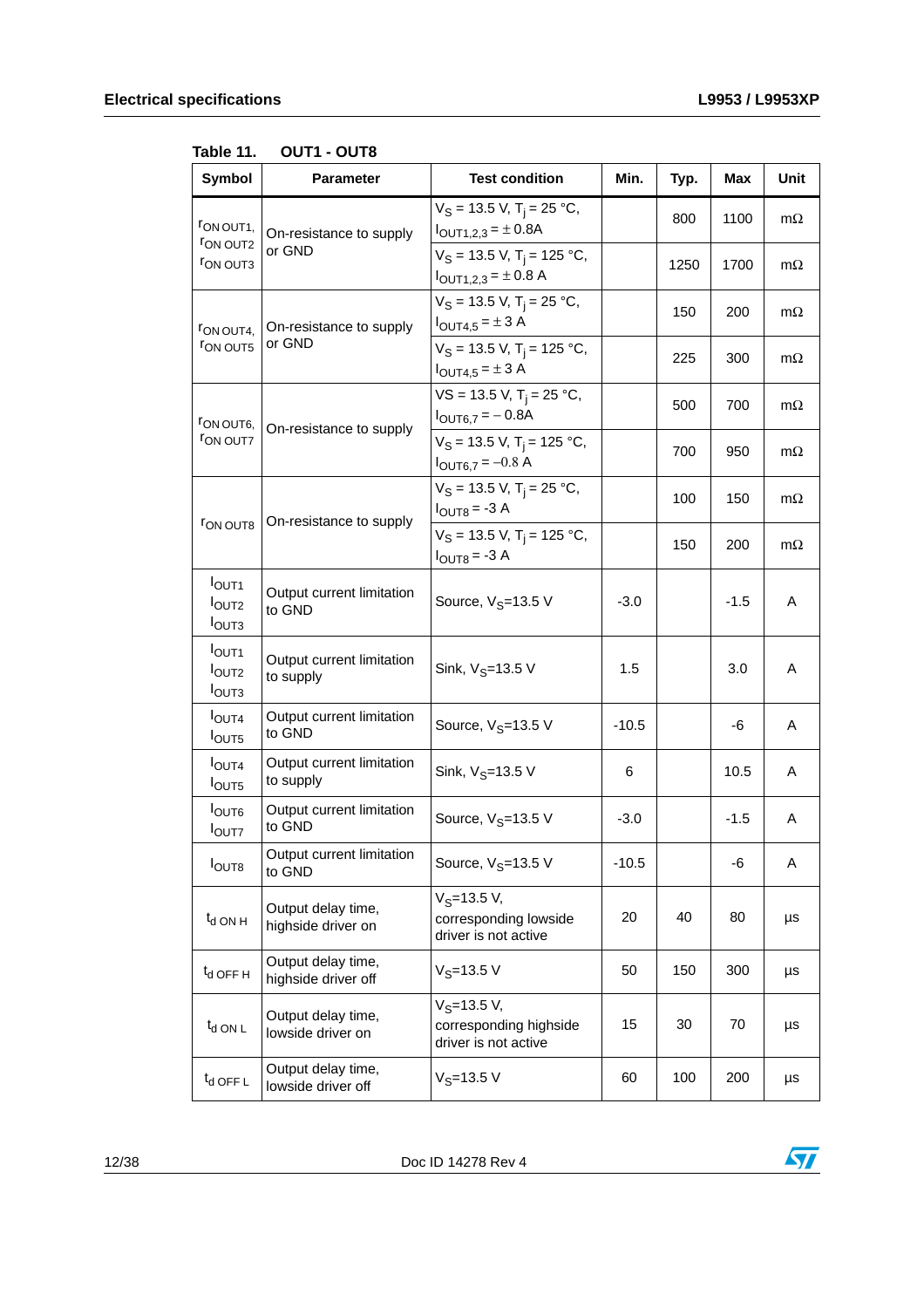| Symbol                                             | <b>Parameter</b>                                                          | <b>Test condition</b>                                  | Min. | Typ.  | Max  | Unit      |
|----------------------------------------------------|---------------------------------------------------------------------------|--------------------------------------------------------|------|-------|------|-----------|
| $t_{d H L}$                                        | Cross current protection<br>time, source to sink                          | $t_{CC}$ ONLS_OFFHS $-t_d$ OFF $H^{(1)}$               |      | 200   | 400  | μs        |
| $t_{d LH}$                                         | Cross current protection<br>time, sink to source                          | $t_{CC}$ ONHS_OFFLS $-t_d$ OFF L <sup>(1)</sup>        |      | 200   | 400  | μs        |
| $I_{QLH}$                                          | Switched-off output<br>current highside drivers of                        | V <sub>OUT1-8</sub> =0V, standby<br>mode               | 0    | -2    | -5   | μA        |
|                                                    | OUT1-8                                                                    | V <sub>OUT1-8</sub> =0V, active mode                   | -40  | $-15$ | 0    | μA        |
| $I_{\text{QLL}}$                                   | Switched-off output<br>current lowside drivers of                         | V <sub>OUT1-5</sub> = V <sub>S</sub> , standby<br>mode | 0    | 80    | 120  | μA        |
|                                                    | OUT1-5                                                                    | $V_{\text{OUT1-5}} = V_{\text{S}}$ , active mode       | -40  | $-15$ | 0    | μA        |
| I <sub>OLD123</sub>                                | Open load detection<br>current of OUT1, OUT2<br>and OUT3                  | Source and sink                                        | 15   | 40    | 60   | mA        |
| I <sub>OLD45</sub>                                 | Open load detection<br>current of OUT4 and<br>OUT5                        | Source and sink                                        | 60   | 150   | 300  | mA        |
| l <sub>OLD67</sub>                                 | Open load detection<br>current of OUT6 and<br>OUT7                        | Source                                                 | 15   | 40    | 60   | mA        |
| I <sub>OLD8</sub>                                  | Open load detection<br>current of OUT8                                    | Source                                                 | 30   | 150   | 300  | mA        |
| $t_{d}$ OL                                         | Minimum duration of<br>open load condition to set<br>the status bit       |                                                        | 500  |       | 3000 | μs        |
| $t_{\text{ISC}}$                                   | Minimum duration of<br>over-current condition to<br>switch off the driver |                                                        | 10   |       | 100  | μs        |
| $f_{rec0}$                                         | Recovery frequency for<br>OC recovery duty cycle<br>$bit = 0$             |                                                        | 2    |       | 8    | kHz       |
| $f_{rec1}$                                         | Recovery frequency for<br>OC recovery duty cycle<br>$bit = 1$             |                                                        | 3    |       | 16   | kHz       |
| $dV_{\text{OUT123}}/dt$<br>dV <sub>OUT67</sub> /dt | Slew rate of $OUT123$ and<br>OUT <sub>67</sub>                            | $V_S = 13.5 V$<br>$R_{load} = 16.8 \Omega$             | 0.08 | 0.2   | 0.4  | $V/\mu s$ |
| $dV_{\text{OUT45}}/dt$                             | Slew rate of OUT <sub>4</sub> and<br>OUT <sub>5</sub>                     | $V_S = 13.5 V$<br>$R_{load} = 4.5 \Omega$              | 0.08 | 0.2   | 0.4  | $V/\mu s$ |
| dV <sub>OUT8</sub> /dt                             | Slew rate of OUT <sub>8</sub>                                             | $V_S = 13.5 V$<br>$R_{load} = 4.5 \Omega$              | 0.08 | 0.2   | 0.4  | $V/\mu s$ |

**Table 11. OUT1 - OUT8 (continued)**

1.  $t_{CC ON}$  is the switch on delay time  $t_{d ON}$  if complement in half bridge has to switch Off.

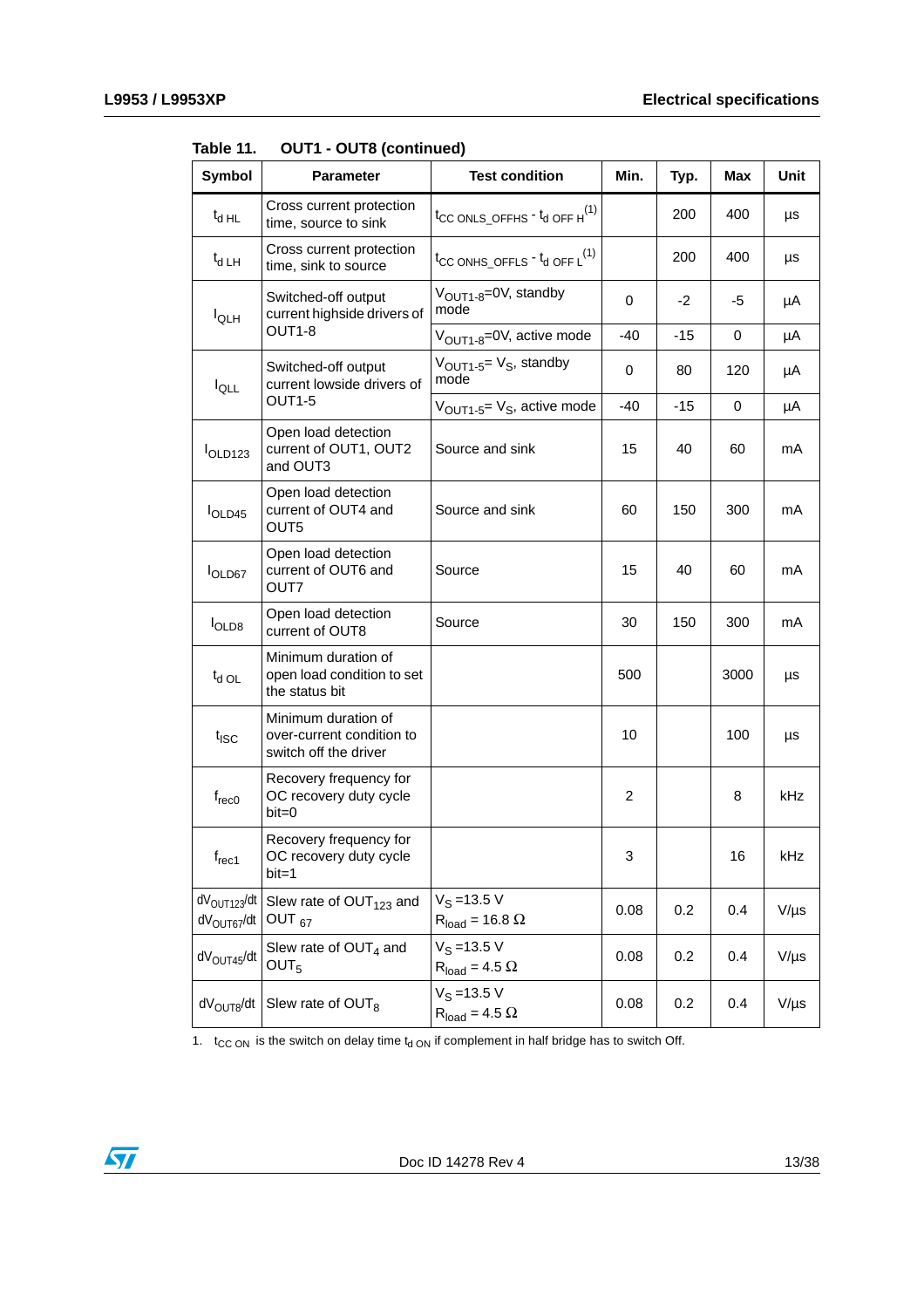### <span id="page-13-0"></span>**2.5 SPI - electrical characteristics**

(V<sub>S</sub> = 8 to 16V, V<sub>CC</sub> = 4.5 to 5.3V, T<sub>j</sub> = - 40 to 150°C, unless otherwise specified. The voltages are referred to GND and currents are assumed positive, when the current flows into the pin).

<span id="page-13-1"></span>Table 12. Delay time from standby to active mode

| Symbol           | <b>Parameter</b> | <b>Test condition</b>                                                           | Min. | Typ. | Max. | Unit |
|------------------|------------------|---------------------------------------------------------------------------------|------|------|------|------|
| <sup>l</sup> set | Delay time       | Switching from standby to active mode.<br>Time until output drivers are enabled |      | 160  | 300  | μs   |

<span id="page-13-2"></span>Table 13. **Table 13. Inputs: CSN, CLK, PWM1/2 and DI**

| Symbol              | <b>Parameter</b>                                      | <b>Test condition</b>        | Min.  | Typ.  | Max. | Unit |
|---------------------|-------------------------------------------------------|------------------------------|-------|-------|------|------|
| $V_{\text{inL}}$    | Input low level                                       | $V_{CC} = 5V$                | 1.5   | 2.0   |      | V    |
| $V_{inH}$           | Input high level                                      | $V_{CC} = 5V$                |       | 3.0   | 3.5  | V    |
| V <sub>inHyst</sub> | Input hysteresis                                      | $V_{CC} = 5V$                | 0.5   |       |      | V    |
| <b>CSN</b> in       | Pull up current at input CSN                          | $V_{CSN} = 3.5V V_{CC} = 5V$ | $-40$ | $-20$ | -5   | μA   |
| <sup>I</sup> CLK in | Pull down current at input CLK                        | $V_{\text{C1 K}} = 1.5V$     | 10    | 25    | 50   | μA   |
| $I_{DI}$ in         | Pull down current at input DI                         | $V_{D1} = 1.5V$              | 10    | 25    | 50   | μA   |
| PWM1 in             | Pull down current at input<br>PWM <sub>1</sub>        | $V_{\text{PWM}} = 1.5V$      | 10    | 25    | 50   | μA   |
| $C_{in}^{(1)}$      | Input capacitance at input<br>CSN, CLK, DI and PWM1/2 | $0 V < V_{CC} < 5.3 V$       |       | 10    | 15   | pF   |

1. Value of input capacity is not measured in production test. Parameter guaranteed by design.

#### <span id="page-13-3"></span>Table 14. **Table 14. DI timing(1)**

| Symbol                          | <b>Parameter</b>                                      | <b>Test condition</b> | Min. | Typ. | Max. | Unit |
|---------------------------------|-------------------------------------------------------|-----------------------|------|------|------|------|
| t <sub>CLK</sub>                | Clock period                                          | $V_{CC} = 5V$         | 1000 |      |      | ns   |
| <sup>t</sup> CLKH               | Clock high time                                       | $V_{\rm CC} = 5V$     | 400  |      |      | ns   |
| <sup>t</sup> CLKL               | Clock low time                                        | $V_{\rm CC} = 5V$     | 400  |      |      | ns   |
| t <sub>set CSN</sub>            | CSN setup time, CSN low<br>before rising edge of CLK  | $V_{\rm CC} = 5V$     | 400  |      |      | ns   |
| $\mathsf{t}_{\mathsf{set}}$ CLK | CLK setup time, CLK high<br>before rising edge of CSN | $V_{\rm CC} = 5V$     | 400  |      |      | ns   |
| $\mathsf{t}_{\mathsf{set}}$ DI  | DI setup time                                         | $V_{\rm CC} = 5V$     | 200  |      |      | ns   |
| t <sub>hold time</sub>          | DI hold time                                          | $V_{CC} = 5V$         | 200  |      |      | ns   |
| $t_{\rm r}$ in                  | Rise time of input signal DI,<br>CLK, CSN             | $V_{\rm CC} = 5V$     |      |      | 100  | ns   |
| $t_{\text{f}}$ in               | Fall time of input signal DI,<br>CLK, CSN             | $V_{CC}$ = 5V         |      |      | 100  | ns   |

1. DI timing parameters tested in production by a passed / failed test:

Tj= -40°C / +25°C: SPI communication @ 2MHz.

Tj= +125°C SPI communication @ 1.25 MHz.

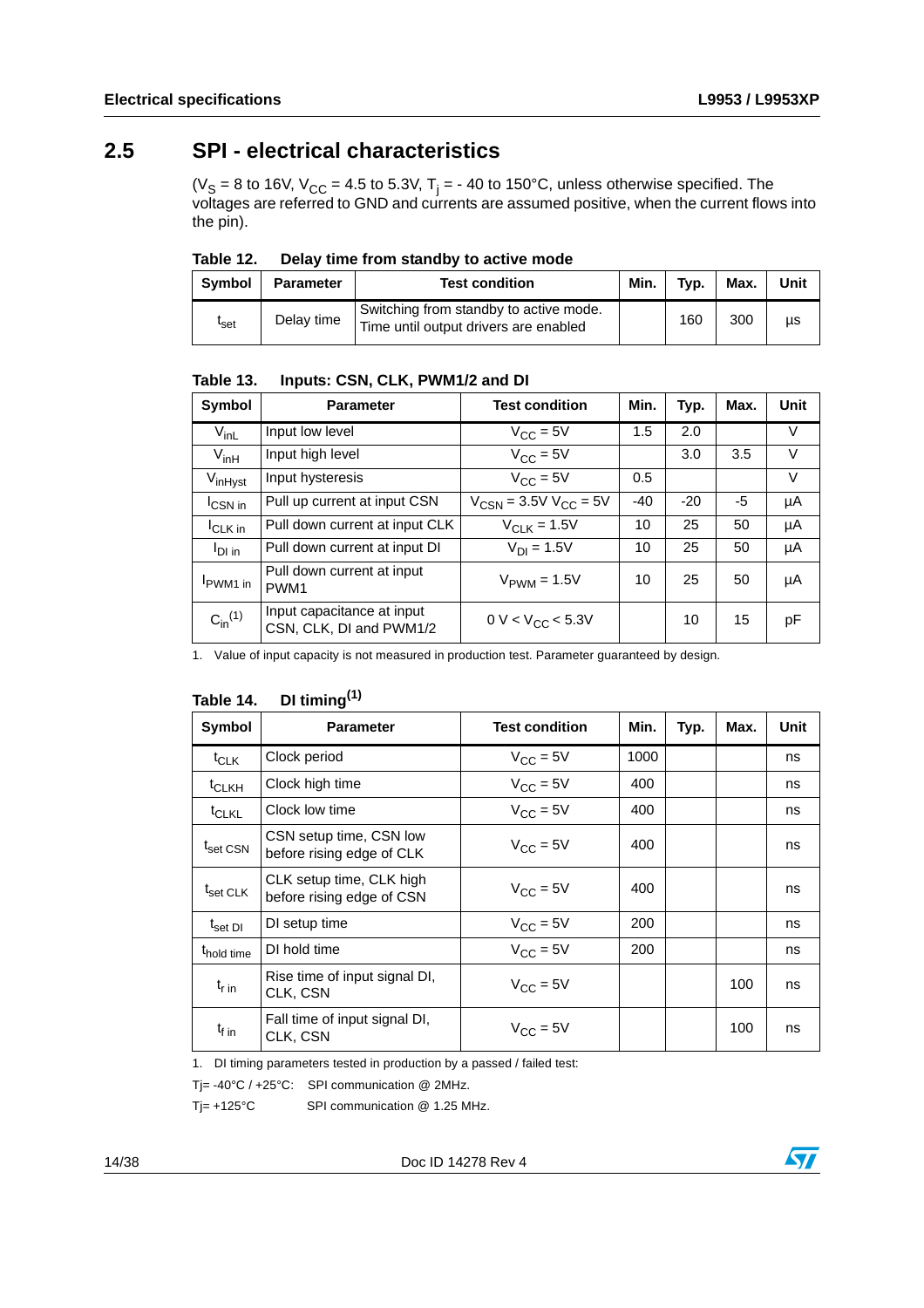| <b>Symbol</b>           | <b>Parameter</b>              | <b>Test condition</b>                        | Min.              | Typ.          | Max. | Unit   |
|-------------------------|-------------------------------|----------------------------------------------|-------------------|---------------|------|--------|
| V <sub>DOL</sub>        | Output low level              | $VCC = 5 V, I_D = -2mA$                      |                   | 0.2           | 0.4  | V      |
| V <sub>DOH</sub>        | Output high level             | $VCC = 5 V, I_D = 2 mA$                      | $V_{\rm CC}$ -0.4 | $V_{CC}$ -0.2 |      | $\vee$ |
| <b>IDOLK</b>            | Tristate leakage current      | $V_{CSN} = V_{CC}$<br>$0V < V_{DO} < V_{CC}$ | $-10$             |               | 10   | μA     |
| $C_{DO}$ <sup>(1)</sup> | Tristate input<br>capacitance | $V_{CSN} = V_{CC}$<br>$0V < V_{CC} < 5.3V$   |                   | 10            | 15   | pF     |

#### <span id="page-14-0"></span>**Table 15. DO**

1. Value of input capacity is not measured in production test. Parameter guaranteed by design.

| Symbol                    | <b>Parameter</b>                               | <b>Test condition</b>                                                                            | Min. | Typ. | Max. | Unit |
|---------------------------|------------------------------------------------|--------------------------------------------------------------------------------------------------|------|------|------|------|
| $t_{r,DO}$                | DO rise time                                   | $C_L$ = 100 pF, $I_{load}$ = -1mA                                                                |      | 80   | 140  | ns   |
| $t_{f}$ DO                | DO fall time                                   | $C_1 = 100$ pF, $I_{load} = 1$ mA                                                                |      | 50   | 100  | ns   |
| t <sub>en DO tri L</sub>  | DO enable time<br>from tristate to low level   | $C_1 = 100$ pF, $I_{load} = 1$ mA<br>pull-up load to $V_{CC}$                                    |      | 100  | 250  | ns   |
| t <sub>dis</sub> DO L tri | DO disable time<br>from low level to tristate  | $C_1 = 100$ pF, $I_{load} = 4$ mA<br>pull-up load to $V_{CC}$                                    |      | 380  | 450  | ns   |
| t <sub>en DO tri H</sub>  | DO enable time<br>from tristate to high level  | $C_1$ = 100 pF, $I_{load}$ = -1 mA<br>pull-down load to GND                                      |      | 100  | 250  | ns   |
| t <sub>dis</sub> DO H tri | DO disable time<br>from high level to tristate | $C_1 = 100$ pF, $I_{load} = -4$ mA<br>pull-down load to GND                                      |      | 380  | 450  | ns   |
| $t_{d}$ DO                | DO delay time                                  | $V_{\text{DO}}$ < 0.3 $V_{\text{CC}}$ , $V_{\text{DO}}$ > 0.7 $V_{\text{CC}}$ ,<br>$C_1 = 100pF$ |      | 50   | 250  | ns   |

#### <span id="page-14-1"></span>Table 16. **DO timing**

#### <span id="page-14-2"></span>**Table 17. CSN timing**

| Symbol | <b>Parameter</b>                                                      | <b>Test condition</b>                        | Min. | Typ. | Max. | Unit |
|--------|-----------------------------------------------------------------------|----------------------------------------------|------|------|------|------|
|        | CSN HI time, switching from<br><sup>t</sup> CSN_HI,stb   standby mode | Transfer of SPI-command<br>to Input Register | 20   |      |      | μs   |
|        | t <sub>CSN_HI,min</sub> CSN HI time, active mode                      | Transfer of SPI-command<br>to input register | 4    |      |      | μs   |

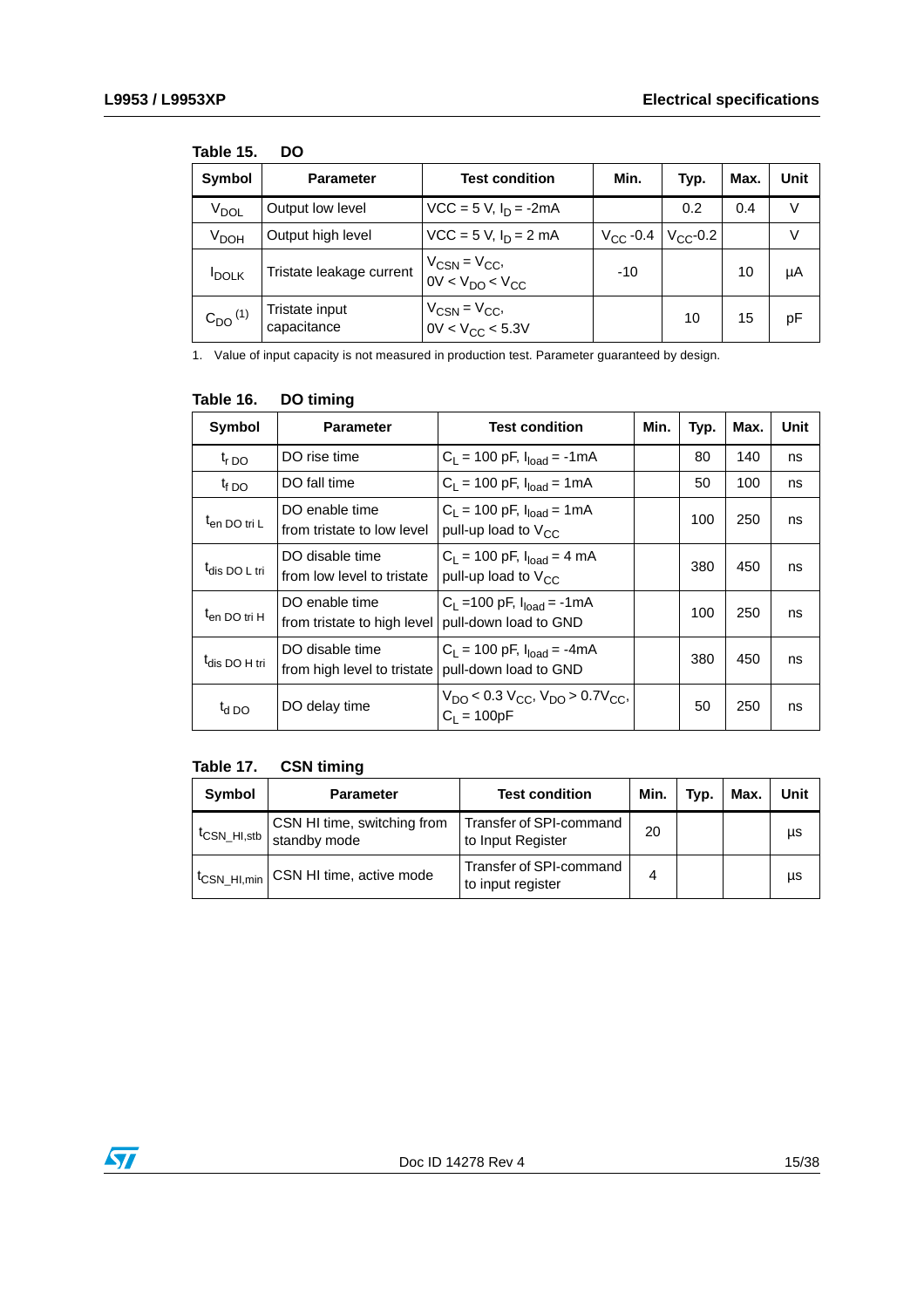

<span id="page-15-0"></span>

<span id="page-15-1"></span>



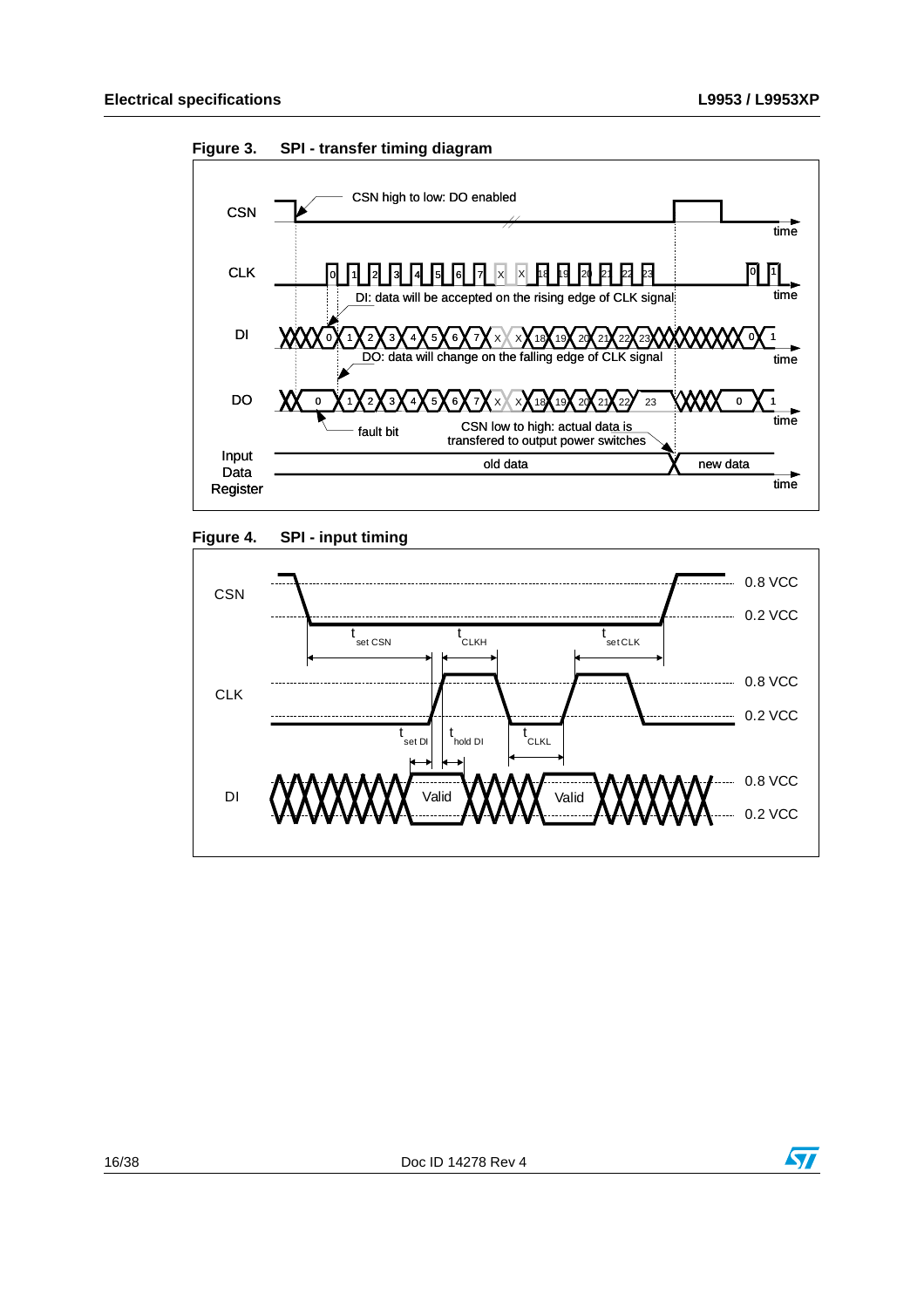

<span id="page-16-0"></span>**Figure 5. SPI - DO valid data delay time and valid time**

<span id="page-16-1"></span>



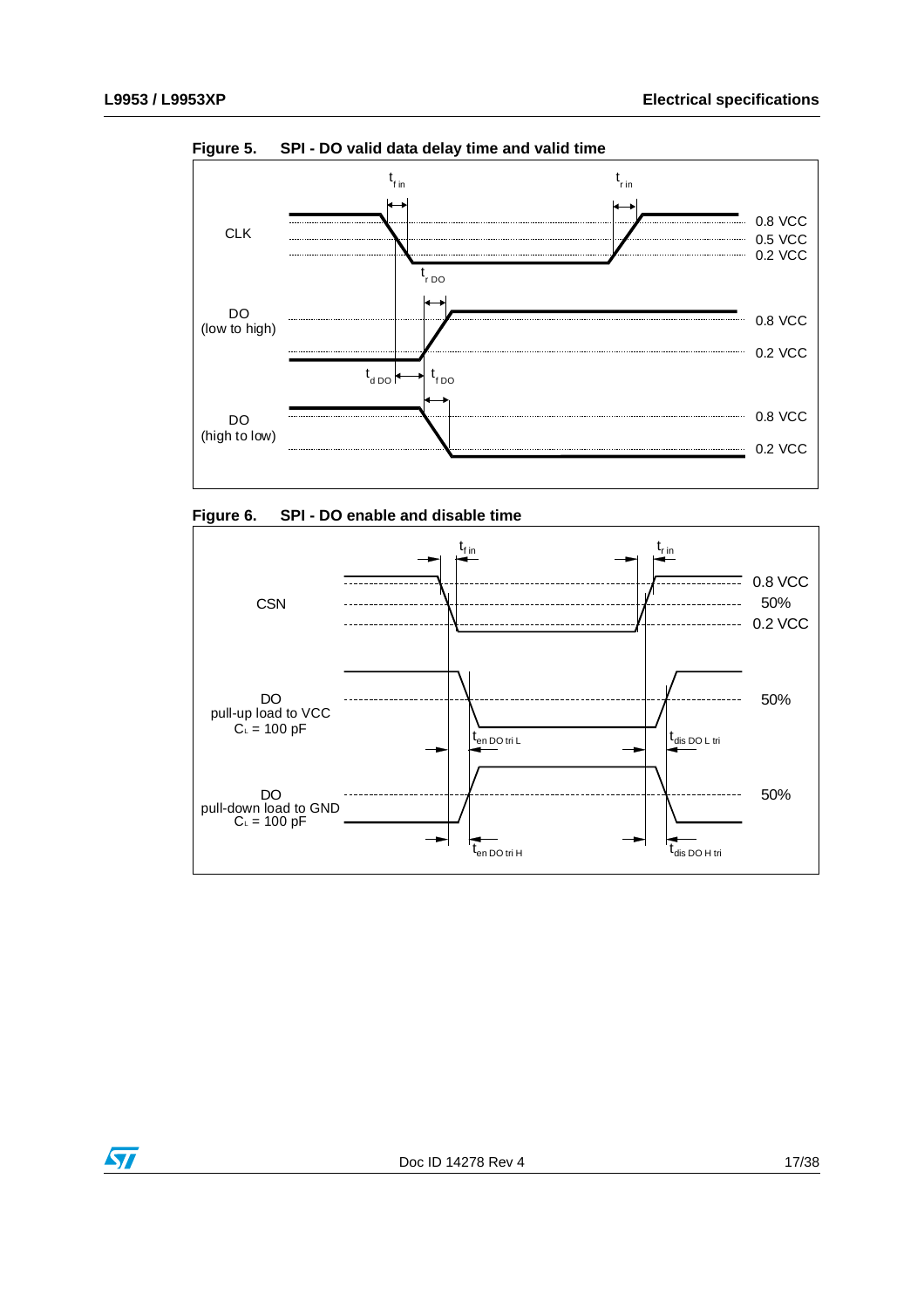

<span id="page-17-0"></span>**Figure 7. SPI - driver turn-on/off timing, minimum CSN hi time**

#### <span id="page-17-1"></span>**Figure 8. SPI - timing of status bit 0 (fault condition)**



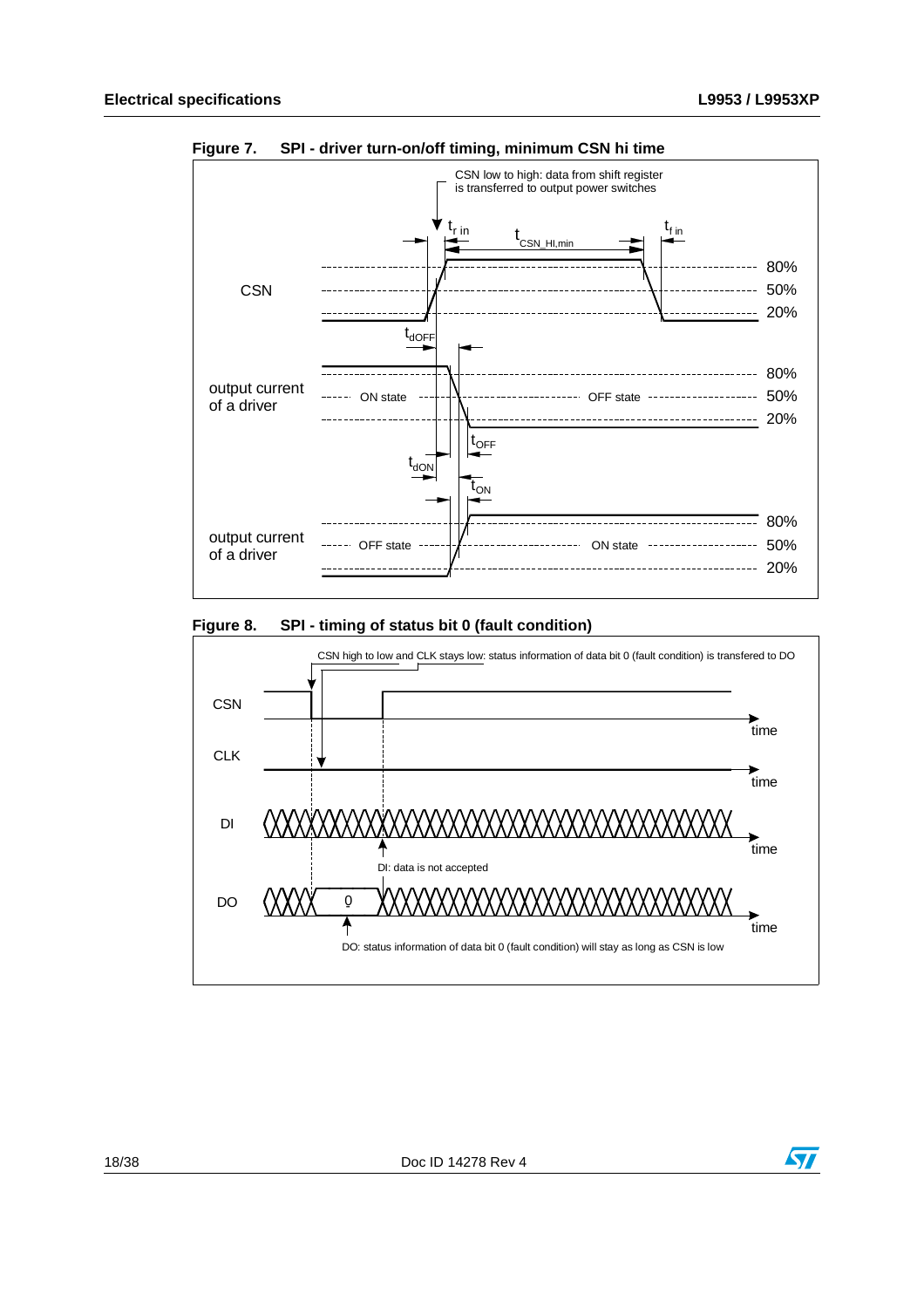## <span id="page-18-0"></span>**3 Application information**

## <span id="page-18-1"></span>**3.1** Dual power supply: V<sub>S</sub> and V<sub>CC</sub>

The power supply voltage  $V_S$  supplies the half bridges and the highside drivers. An internal charge-pump is used to drive the highside switches. The logic supply voltage  $V_{CC}$  (stabilized 5 V) is used for the logic part and the SPI of the device.

Due to the independent logic supply voltage the control and status information will not be lost, if there are temporary spikes or glitches on the power supply voltage. In case of poweron (V<sub>CC</sub> increases from under voltage to V<sub>POR OFF</sub> = 4.2 V) the circuit is initialized by an internally generated power-on-reset (POR). If the voltage  $V_{CC}$  decreases under the minimum threshold ( $V_{POR ON}$  = 3.4 V), the outputs are switched to tristate (high impedance) and the status registers are cleared.

#### <span id="page-18-2"></span>**3.2 Standby mode**

The standby mode of the L9953 is activated by clearing the bit 23 of the Input Data Register 0. All latched data will be cleared and the inputs and outputs are switched to high impedance. In the standby mode the current at  $V_S (V_{CC})$  is less than 6 µA (50µA) for CSN = high (DO in tristate). By switching the  $V_{CC}$  voltage a very low quiescent current can be achieved. If bit 23 is set, the device will be switched to active mode.

#### <span id="page-18-3"></span>**3.3 Inductive loads**

Each half bridge is built by an internally connected highside and a lowside power DMOS transistor. Due to the built-in reverse diodes of the output transistors, inductive loads can be driven at the outputs OUT1 to OUT5 without external free-wheeling diodes. The highside drivers OUT6 to OUT8 are intended to drive resistive loads. Hence only a limited energy (E<1mJ) can be dissipated by the internal ESD-diodes in freewheeling condition. For inductive loads (L>100μH) an external free-wheeling diode connected to GND and the corresponding output is needed.

### <span id="page-18-4"></span>**3.4 Diagnostic functions**

All diagnostic functions (over/open load, power supply over-/under voltage, temperature warning and thermal shutdown) are internally filtered and the condition has to be valid for at least 32 µs (open load: 1ms, respectively) before the corresponding status bit in the status registers will be set. The filters are used to improve the noise immunity of the device. Open load and temperature warning function are intended for information purpose and will not change the state of the output drivers. On contrary, the overload condition will disable the corresponding driver (over-current) and over temperature will switch off all drivers (thermal shutdown). Without setting the over-current recovery bits in the Input Data register, the microcontroller has to clear the over-current status bits to reactivate the corresponding drivers.

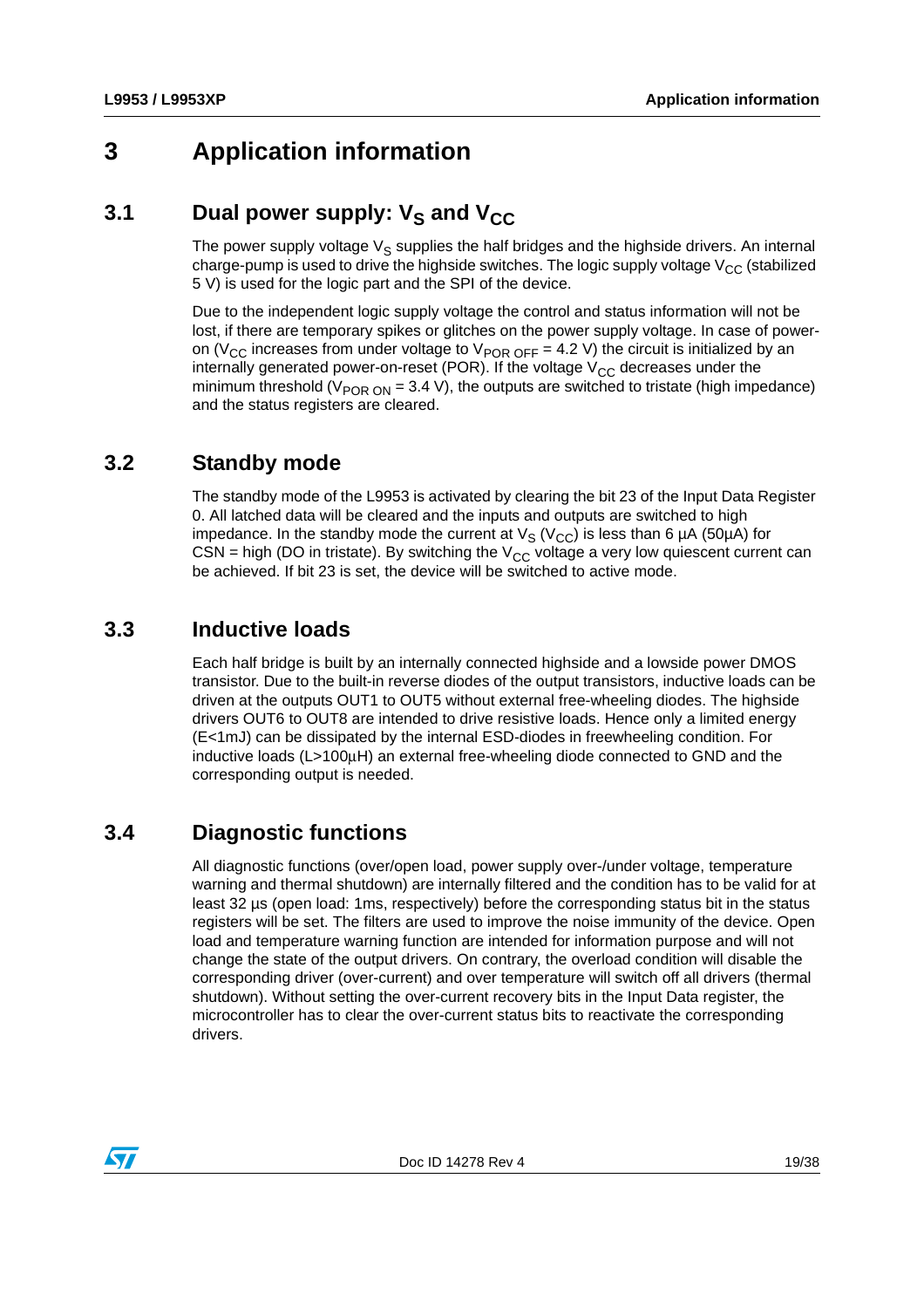#### <span id="page-19-0"></span>**3.5 Overvoltage and under voltage detection**

If the power supply voltage  $V_S$  rises above the overvoltage threshold  $V_{SOV OFF}$  (typical 21 V), the outputs OUT1 to OUT8 are switched to high impedance state to protect the load. When the voltage  $V_S$  drops below the under voltage threshold  $V_{SUVOFF}$  (UV-switch-OFF voltage), the output stages are switched to the high impedance to avoid the operation of the power devices without sufficient gate driving voltage (increased power dissipation). If the supply voltage  $V_S$  recovers to normal operating voltage the outputs stages return to the programmed state (input register 0: bit 20=0).

If the under voltage/overvoltage recovery disable bit is set, the automatic turn-on of the drivers is deactivated. The microcontroller needs to clear the status bits to reactivate the drivers. It is recommended to set bit 20 to avoid a possible high current oscillation in case of a shorted output to GND and low battery voltage.

#### <span id="page-19-1"></span>**3.6 Charge pump**

The charge pump runs under all conditions in normal mode. In standby the charge pump is disabled.

#### <span id="page-19-2"></span>**3.7 Temperature warning and thermal shutdown**

If junction temperature rises above  $T_{i, TW}$  a temperature warning flag is set and is detectable via the SPI. If junction temperature increases above the second threshold  $T_{j SD}$ , the thermal shutdown bit will be set and power DMOS transistors of all output stages are switched off to protect the device. Temperature warning flag and thermal shutdown bit are latched and must be cleared by the microcontroller. The related bit is only cleared if the temperature decreases below the trigger temperature. If the thermal shutdown bit has been cleared the output stages are reactivated.

#### <span id="page-19-3"></span>**3.8 Open load detection**

The open load detection monitors the load current in each activated output stage. If the load current is below the open load detection threshold for at least 1 ms  $(t<sub>d</sub>)$  the corresponding open load bit is set in the status register. Due to mechanical/electrical inertia of typical loads a short activation of the outputs (e.g. 3ms) can be used to test the open load status without changing the mechanical/electrical state of the loads.

#### <span id="page-19-4"></span>**3.9 Over load detection**

In case of an over-current condition a flag is set in the status register in the same way as open load detection. If the over-current signal is valid for at least  $t_{\text{ISC}} = 32 \,\mu s$ , the overcurrent flag is set and the corresponding driver is switched off to reduce the power dissipation and to protect the integrated circuit. If the over-current recovery bit of the output is zero the microcontroller has to clear the status bits to reactivate the corresponding driver.

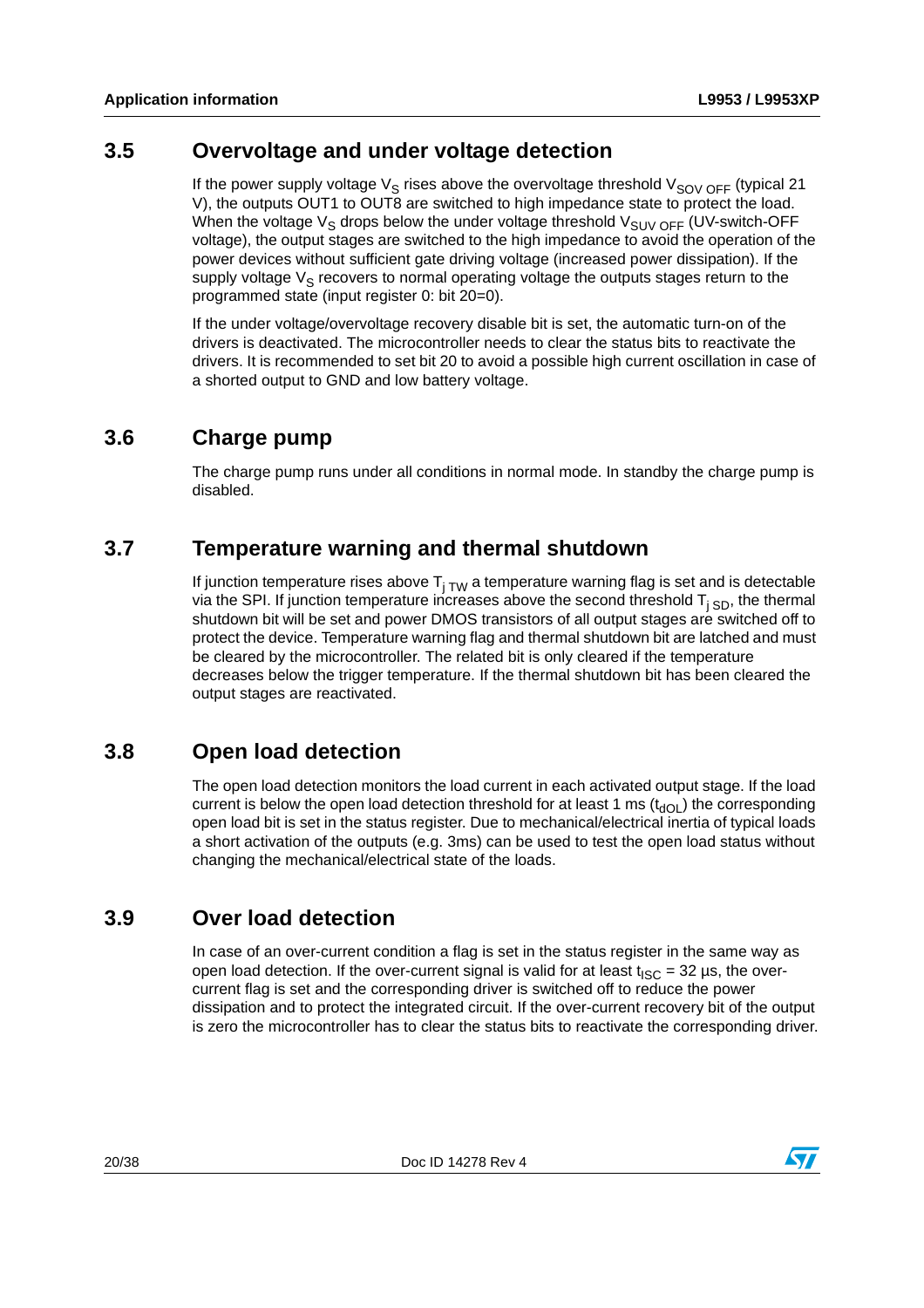#### <span id="page-20-0"></span>**3.10 Current monitor**

The current monitor output sources a current image at the current monitor output which has a fixed ratio (1/10000) of the instantaneous current of the selected highside driver. The bits 18 and 19 of the Input Data Register 0 control which of the outputs OUT1, OUT4, OUT5, and OUT8 will be multiplexed to the current monitor output. The current monitor output allows a more precise analysis of the actual state of the load rather than the detection of an open- or overload condition. For example this can be used to detect the motor state (starting, free-running, stalled). Moreover, it is possible to regulate the power of the defroster more precise by measuring the load current. The current monitor output is bidirectional (c.f. PWM inputs).

#### <span id="page-20-1"></span>**3.11 PWM inputs**

Each driver has a corresponding PWM enable bit which can be programmed by the SPI interface. If the PWM enable bit in Input Data Register 1 is set, the output is controlled by the logically AND-combination of the PWM signal and the output control bit in Input Data Register 0. The outputs OUT1-OUT6 and OUT8 are controlled by the PWM1 input and the output OUT7 is controlled by the bidirectional input CM/PMW2. For example, the two PWM inputs can be used to dim two lamps independently by external PWM signals.

#### <span id="page-20-2"></span>**3.12 Cross-current protection**

The six half-bridges of the device are cross-current protected by an internal delay time. If one driver (LS or HS) is turned-off the activation of the other driver of the same half bridge will be automatically delayed by the cross-current protection time. After the cross-current protection time is expired the slew-rate limited switch-off phase of the driver will be changed to a fast turn-off phase and the opposite driver is turned-on with slew-rate limitation. Due to this behavior it is always guaranteed that the previously activated driver is totally turned-off before the opposite driver will start to conduct.

#### <span id="page-20-3"></span>**3.13 Programmable softstart function to drive loads with higher inrush current**

Loads with start-up currents higher than the over-current limits (e.g. inrush current of lamps, start current of motors and cold resistance of heaters) can be driven by using the programmable softstart function (i.e. overcurrent recovery mode). Each driver has a corresponding over-current recovery bit. If this bit is set, the device will automatically switchon the outputs again after a programmable recovery time. The duty cycle in over-current condition can be programmed by the SPI interface to be about 12% or 25%. The PWM modulated current will provide sufficient average current to power up the load (e.g. heat up the bulb) until the load reaches operating condition. The PWM frequency settles at 3kHz or 6kHz. The device itself cannot distinguish between a real overload and a non linear load like a light bulb. A real overload condition can only be qualified by time. As an example the microcontroller can switch on light bulbs by setting the over-current Recovery bit for the first 50ms. After clearing the recovery bit the output will be automatically disabled if the overload condition still exits.

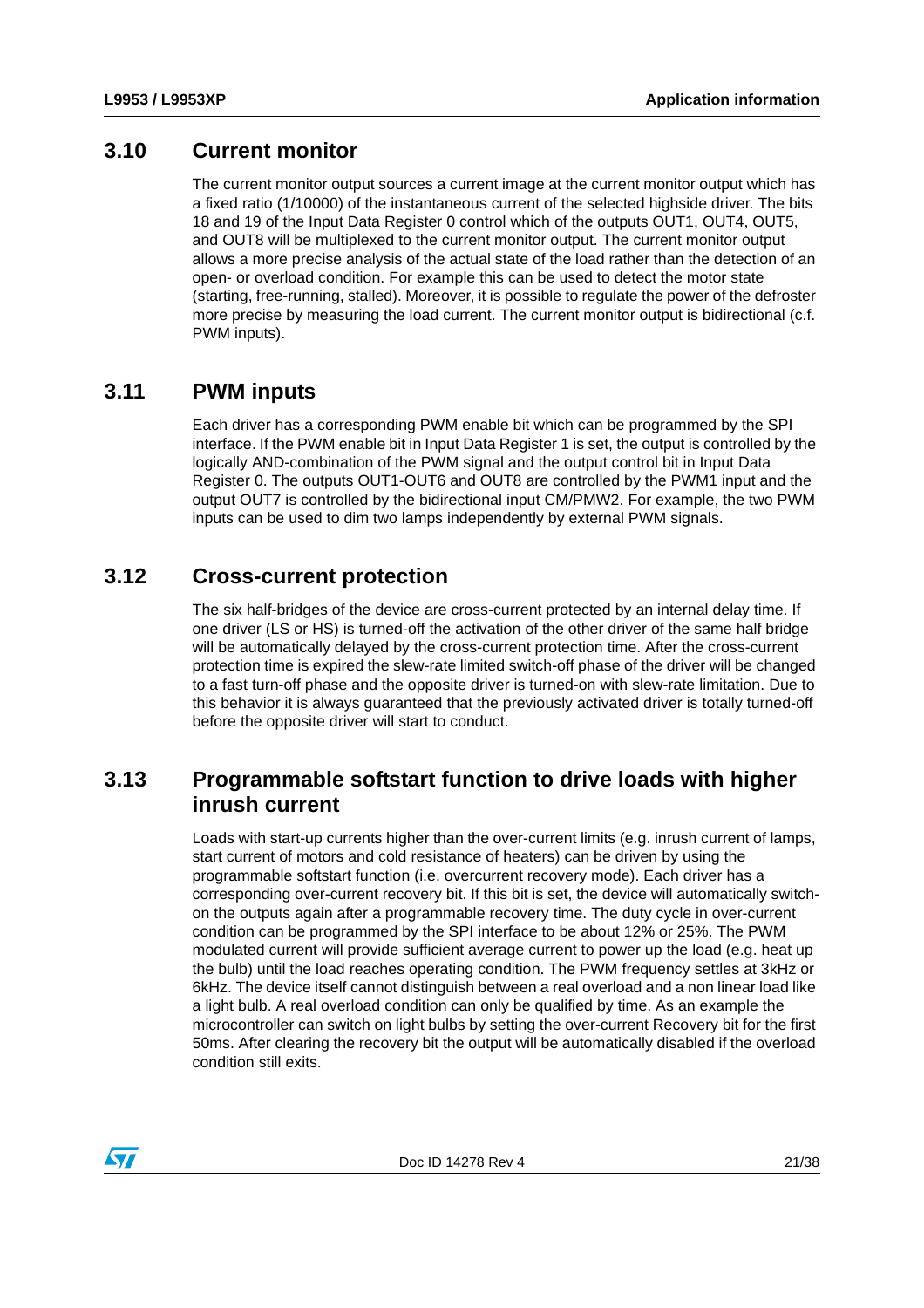

<span id="page-21-0"></span>**Figure 9. Example of programmable softstart function for inductive loads**

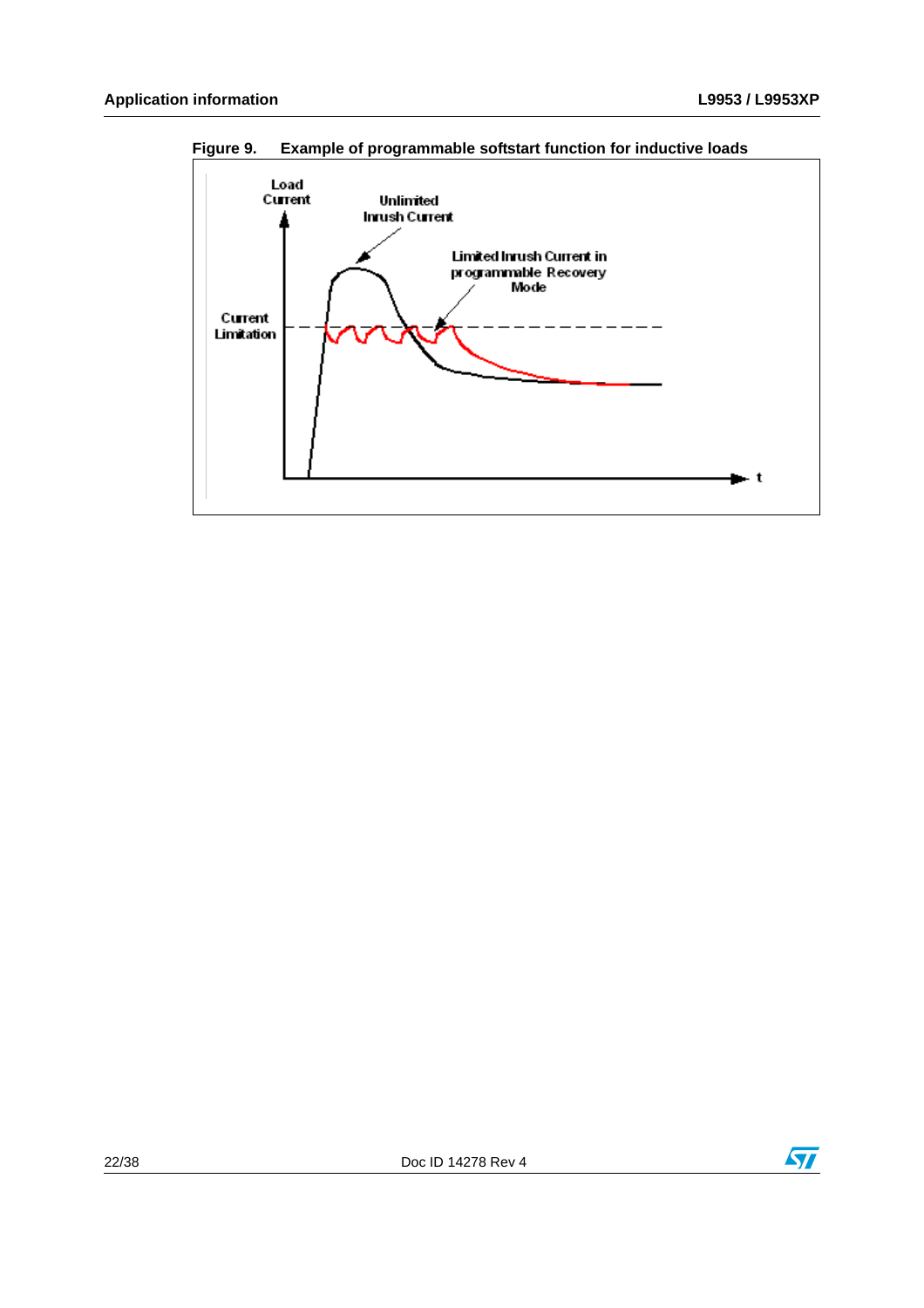## <span id="page-22-0"></span>**4 Functional description of the SPI**

#### <span id="page-22-1"></span>**4.1 Serial Peripheral Interface (SPI)**

This device uses a standard SPI to communicate with a microcontroller. The SPI can be driven by a microcontroller with its SPI peripheral running in following mode: CPOL = 0 and  $CPHA = 0.$ 

For this mode, input data is sampled by the low to high transition of the clock CLK, and output data is changed from the high to low transition of CLK.

This device is not limited to microcontroller with a build-in SPI. Only three CMOS-compatible output pins and one input pin will be needed to communicate with the device. A fault condition can be detected by setting CSN to low. If  $CSN = 0$ , the DO-pin will reflect the status bit 0 (fault condition) of the device which is a logical-or of all bits in the status registers 0 and 1. The microcontroller can poll the status of the device without the need of a full SPIcommunication cycle.

*Note: In contrast to the SPI-standard the least significant bit (LSB) will be transferred first (see [Figure 3](#page-15-0)).*

## <span id="page-22-2"></span>**4.2 Chip Select Not (CSN)**

The input pin is used to select the serial interface of this device. When CSN is high, the output pin (DO) will be in high impedance state. A low signal will activate the output driver and a serial communication can be started. The state when CSN is going low until the rising edge of CSN will be called a communication frame. If the CSN-input pin is driven above 7.5V, the L9953 will go into a test mode. In the test mode the DO will go from tri-state to active mode.

### <span id="page-22-3"></span>**4.3 Serial Data In (DI)**

The input pin is used to transfer data serial into the device. The data applied to the DI will be sampled at the rising edge of the CLK signal and shifted into an internal 24 bit shift register. At the rising edge of the CSN signal the contents of the shift register will be transferred to Data Input Register. The writing to the selected Data Input Register is only enabled if exactly 24 bits are transmitted within one communication frame (i.e. CSN low). If more or less clock pulses are counted within one frame the complete frame will be ignored. This safety function is implemented to avoid an activation of the output stages by a wrong communication frame.

*Note: Due to this safety functionality a daisy chaining of SPI is not possible. Instead, a parallel operation of the SPI bus by controlling the CSN signal of the connected ICs is recommended.* 

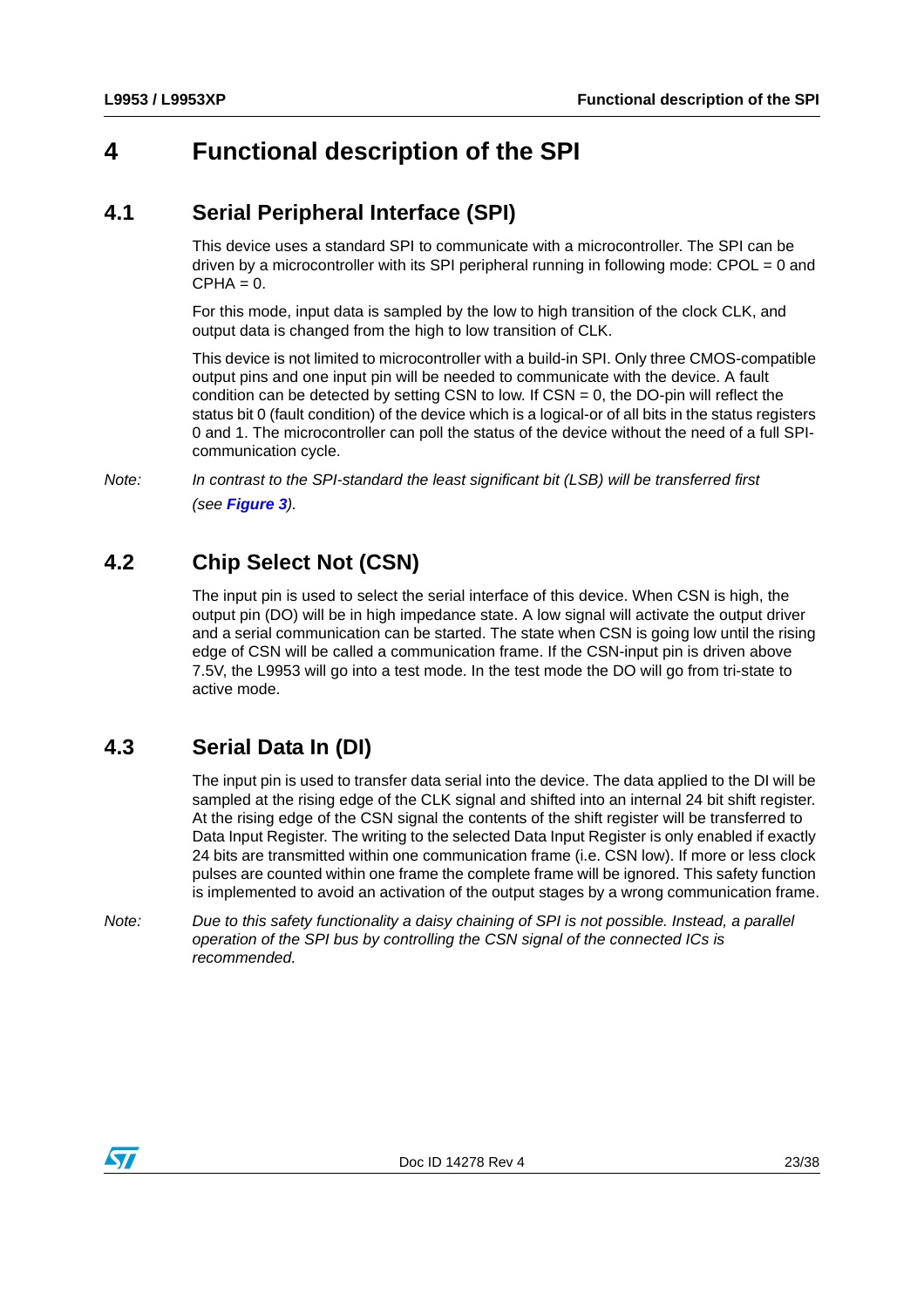#### <span id="page-23-0"></span>**4.4 Serial Data Out (DO)**

The data output driver is activated by a logical low level at the CSN input and will go from high impedance to a low or high level depending on the status bit 0 (fault condition). The first rising edge of the CLK input after a high to low transition of the CSN pin will transfer the content of the selected status register into the data out shift register. Each subsequent falling edge of the CLK will shift the next bit out.

### <span id="page-23-1"></span>**4.5 Serial clock (CLK)**

The CLK input is used to synchronize the input and output serial bit streams. The data input (DI) is sampled at the rising edge of the CLK and the data output (DO) will change with the falling edge of the CLK signal.

#### <span id="page-23-2"></span>**4.6 Input data register**

The device has two input registers. The first bit (bit 0) at the DI-input is used to select one of the two Input Registers. All bits are first shifted into an input shift register. After the rising edge of CSN the contents of the input shift register will be written to the selected Input Data Register only if a frame of exact 24 data bits are detected. Depending on bit 0 the contents of the selected status register will be transferred to DO during the current communication frame. Bit 1-17 controls the behavior of the corresponding driver.

If bit 23 is zero, the device will go into the standby-mode. The bits 18 and 19 are used to control the current monitor multiplexer. Bit 22 is used to reset all status bits in both status registers. The bits in the status registers will be cleared after the current communication frame (rising edge of CSN).

#### <span id="page-23-3"></span>**4.7 Status register**

This devices uses two status registers to store and to monitor the state of the device. Bit 0 is used as a fault bit and is a logical-NOR combination of bits 1-22 in both status registers. The state of this bit can be polled by the microcontroller without the need of a full SPIcommunication cycle. If one of the over-current bits is set, the corresponding driver will be disabled. If the over-current recovery bit of the output is not set the microcontroller has to clear the over-current bit to enable the driver. If the thermal shutdown bit is set, all drivers will go into a high impedance state. Again the microcontroller has to clear the bit to enable the drivers.

### <span id="page-23-4"></span>**4.8 Scan mode**

The Scan Mode can be entered by rising the PWM1 input to a voltage higher than 9.5V.

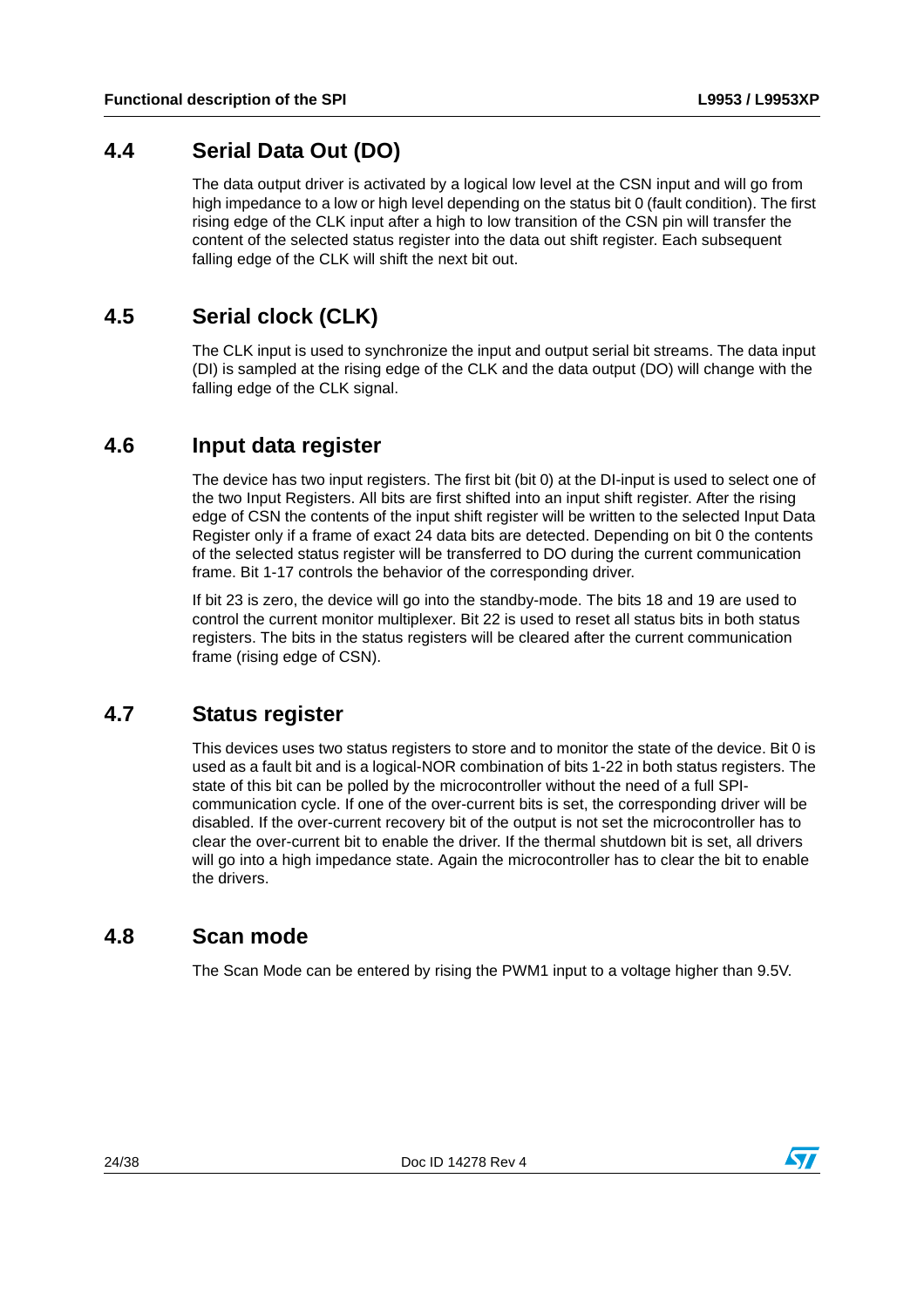#### <span id="page-24-0"></span>**4.9 Test mode**

The Test Mode can be entered by rising the CSN input to a voltage higher than 9.5V. In the test mode the inputs CLK, DI, PWM1/2, the internal 2MHz CLK, OL and OC can be multiplexed to output DO and Iref, Tsens1-4 and Vbgp can be multiplexed to input CM/PWM2.

Furthermore the over-current thresholds are reduced by a factor of 4 to allow EWS testing at lower current.

The internal logic prevents that the High-Side and Low-Side driver of the same half-bridge can be switched-on at the same time. In the test mode this combination is used to multiplex the desired signals according to following table:

| OUT <sub>1</sub><br>OUT <sub>2</sub><br><b>PWM</b><br><b>PWM</b><br><b>1 EN</b><br><b>1 EN</b> | OUT3<br><b>PWM</b><br><b>1 EN</b> | OUT4<br><b>PWM</b><br><b>1 EN</b> | OUT5<br><b>PWM</b><br><b>1 EN</b> | OUT6<br><b>PWM</b><br>1 EN | <b>DO</b>        | LS <sub>3</sub> | HS <sub>3</sub> | LS4 | HS4           | LS <sub>5</sub> | HS5           | <b>Test Pad</b> |
|------------------------------------------------------------------------------------------------|-----------------------------------|-----------------------------------|-----------------------------------|----------------------------|------------------|-----------------|-----------------|-----|---------------|-----------------|---------------|-----------------|
| $!$ (both HI)                                                                                  |                                   | $!$ (both HI)                     |                                   | $!$ (both HI)              | <b>NoError</b>   |                 | $!$ (both HI)   |     | ! (both HI)   |                 | ! (both HI)   | 5µA Iref        |
| both HI                                                                                        |                                   | $!$ (both HI)                     |                                   | $!$ (both HI)              | DI               |                 | both HI         |     | $!$ (both HI) |                 | $!$ (both HI) | Tsens1          |
| ! (both HI)                                                                                    |                                   | both HI                           |                                   | $!$ (both HI)              | <b>CLK</b>       |                 | $!$ (both HI)   |     | both HI       |                 | ! (both HI)   | Tsens2          |
| both HI                                                                                        |                                   | both HI                           |                                   | $!$ (both HI)              | INT_CLK          |                 | both HI         |     | both HI       |                 | $!$ (both HI) | Tsens3          |
| $!$ (both HI)                                                                                  |                                   | $!$ (both HI)                     |                                   | both HI                    | PWM1             |                 | ! (both HI)     |     | ! (both HI)   |                 | both HI       | Tsens4          |
| both HI                                                                                        |                                   | ! (both HI)                       |                                   | both HI                    | PWM <sub>2</sub> |                 | both HI         |     | $!$ (both HI) |                 | both HI       | X               |
| ! (both HI)                                                                                    |                                   | both HI                           |                                   | both HI                    | <b>OL</b>        |                 | ! (both HI)     |     | both HI       | both HI         |               | X               |
| both HI                                                                                        |                                   | both HI                           |                                   | both HI                    | OС               |                 | both HI         |     | both HI       | both HI         |               | Vbandgap        |

#### <span id="page-24-1"></span>**Table 18. Test mode**

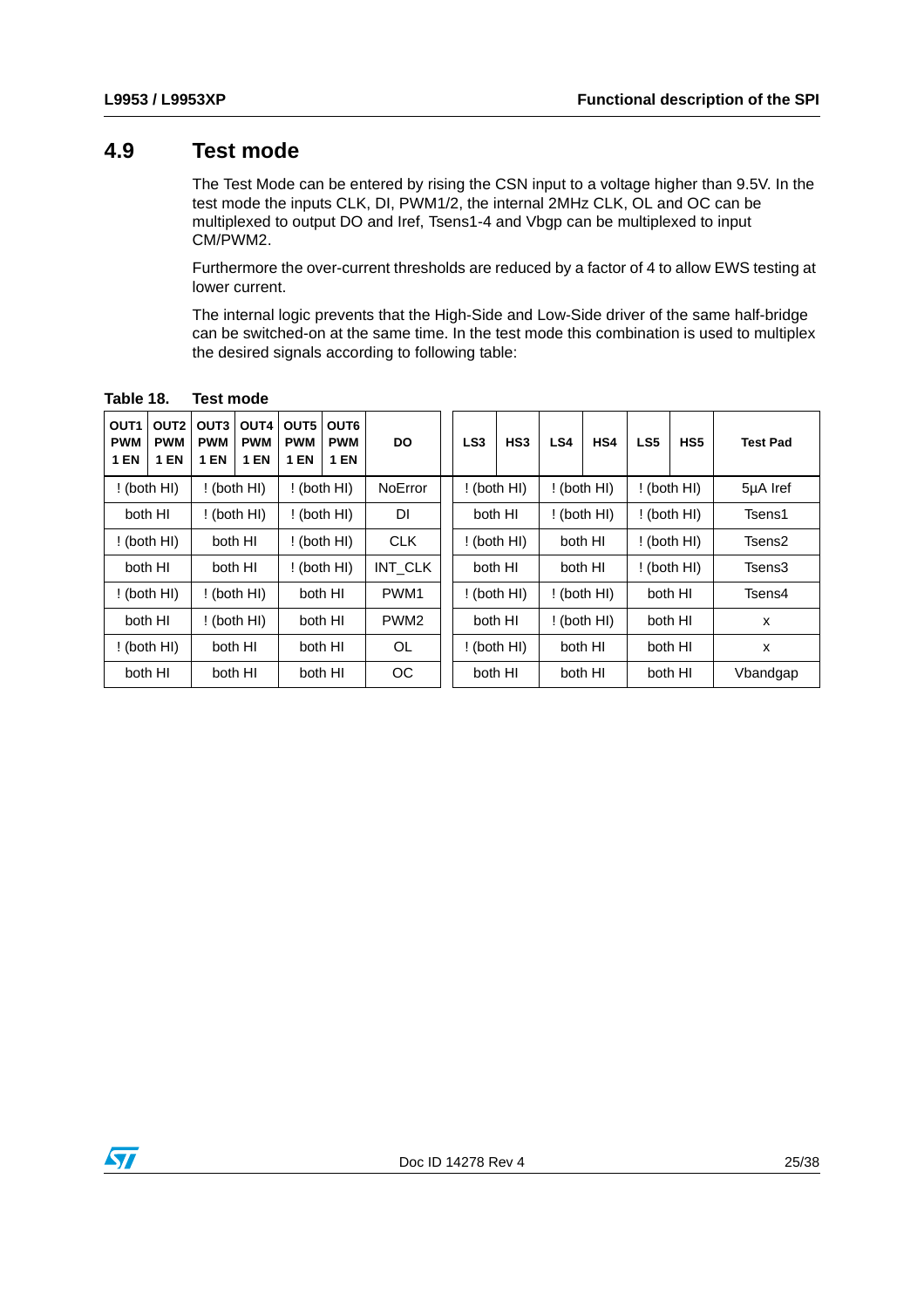# <span id="page-25-0"></span>**4.10 SPI - input data and Status registers**

<span id="page-25-1"></span>

| Table 19. | SPI - input data and Status registers 0 |  |
|-----------|-----------------------------------------|--|
|-----------|-----------------------------------------|--|

| <b>Bit</b> |                                                     |                | Input register 0 (write)                                                                                                                                                                                                     |                |                                                                                                                                           | Status register 0 (read)                                                                                                                                                    |                                                                                                                                                      |  |  |
|------------|-----------------------------------------------------|----------------|------------------------------------------------------------------------------------------------------------------------------------------------------------------------------------------------------------------------------|----------------|-------------------------------------------------------------------------------------------------------------------------------------------|-----------------------------------------------------------------------------------------------------------------------------------------------------------------------------|------------------------------------------------------------------------------------------------------------------------------------------------------|--|--|
|            | <b>Name</b>                                         |                |                                                                                                                                                                                                                              | <b>Comment</b> |                                                                                                                                           | <b>Name</b>                                                                                                                                                                 | <b>Comment</b>                                                                                                                                       |  |  |
| 23         | Enable bit                                          |                | If Enable Bit is set the<br>device will be switched in<br>active mode. If Enable Bit<br>is cleared the device go<br>into standby mode and all<br>bits are cleared. After<br>power-on reset device<br>starts in standby mode. |                | Always 1                                                                                                                                  | A broken VCC-or SPI-<br>connection of the L9953 can<br>be detected by the<br>microcontroller, because all 24<br>bits low or high is not a valid<br>frame.                   |                                                                                                                                                      |  |  |
| 22         | Reset bit                                           |                | If Reset Bit is set both<br>status registers will be<br>cleared after rising edge of<br>CSN input.                                                                                                                           |                | V <sub>S</sub> overvoltage                                                                                                                | In case of an overvoltage or<br>undervoltage event the<br>corresponding bit is set and<br>the outputs are deactivated. If                                                   |                                                                                                                                                      |  |  |
|            | duty cycle                                          | OC recovery    | This bit defines in<br>combination with the over-                                                                                                                                                                            |                |                                                                                                                                           | VS voltage recovers to normal<br>operating conditions outputs                                                                                                               |                                                                                                                                                      |  |  |
| 21         | $0:12\%$ 1:25%                                      |                | current recovery bit (Input<br>Register 1) the duty cycle<br>in over-current condition of<br>an activated driver.                                                                                                            |                | V <sub>S</sub> undervoltage                                                                                                               | are reactivated automatically<br>(if Bit 20 of status register 0 is<br>not set).                                                                                            |                                                                                                                                                      |  |  |
| 20         | Overvoltage/Un<br>dervoltage<br>recovery<br>disable |                | If this bit is set the<br>microcontroller has to<br>clear the status register<br>after<br>undervoltage/overvoltage<br>event to enable the<br>outputs.                                                                        |                | Thermal<br>shutdown                                                                                                                       | In case of a thermal shutdown<br>all outputs are switched off.<br>The microcontroller has to<br>clear the TSD bit by setting the<br>Reset Bit to reactivate the<br>outputs. |                                                                                                                                                      |  |  |
| 19         |                                                     |                |                                                                                                                                                                                                                              | Depending on   | combination of bit 18 and<br>19 the current image<br>$(1/10.000)$ of the selected<br>HS-output will be multi-<br>plexed to the CM output: | Temperature<br>warning                                                                                                                                                      | This TW bit is for information<br>purpose only. It can be used<br>for a thermal management by<br>the microcontroller to avoid a<br>thermal shutdown. |  |  |
|            | Current monitor                                     |                | Bit<br>19                                                                                                                                                                                                                    | Bit<br>18      | Output                                                                                                                                    |                                                                                                                                                                             | After switching the device from<br>standby mode to active mode                                                                                       |  |  |
|            | select bits                                         |                | 0                                                                                                                                                                                                                            | 0              | OUT8                                                                                                                                      |                                                                                                                                                                             | an internal timer is started to<br>allow charge pump to settle                                                                                       |  |  |
|            |                                                     |                | $\mathbf{1}$                                                                                                                                                                                                                 | 0              | OUT <sub>1</sub>                                                                                                                          |                                                                                                                                                                             | before the outputs can be<br>activated. This bit is cleared                                                                                          |  |  |
| 18         |                                                     | OUT5<br>0<br>1 |                                                                                                                                                                                                                              | Not ready bit  | automatically after start up                                                                                                              |                                                                                                                                                                             |                                                                                                                                                      |  |  |
|            |                                                     |                | 1                                                                                                                                                                                                                            | 1              | OUT4                                                                                                                                      |                                                                                                                                                                             | time has finished. Since this bit<br>is controlled by internal clock it                                                                              |  |  |
|            |                                                     |                |                                                                                                                                                                                                                              |                |                                                                                                                                           |                                                                                                                                                                             | can be used for synchronizing<br>testing events (e.g. measuring<br>filter times).                                                                    |  |  |

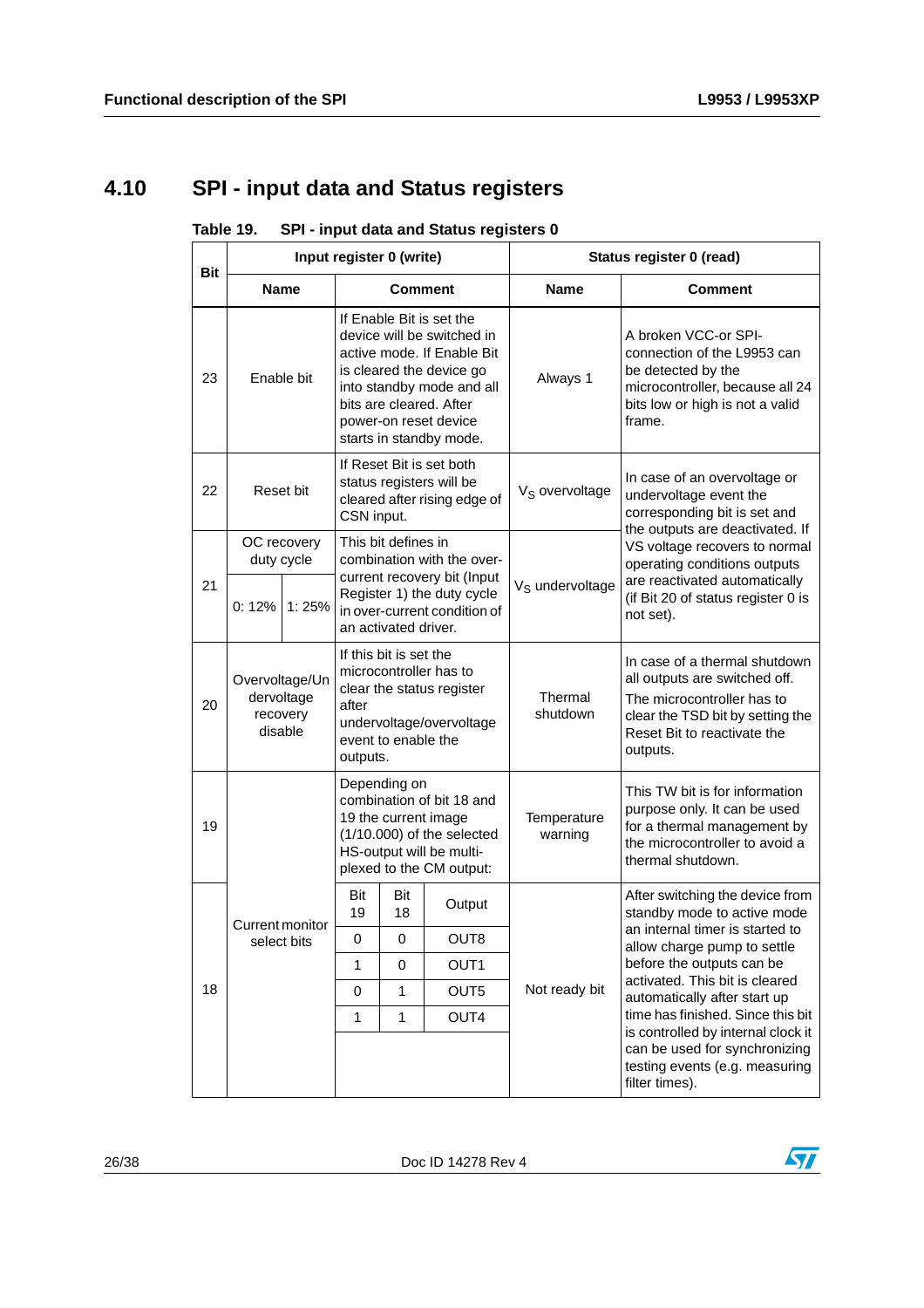$\sqrt{2}$ 

|                |                       | Input register 0 (write)                                                                                                                                                                                                                                                  | Status register 0 (read)    |                                                                                                                         |  |
|----------------|-----------------------|---------------------------------------------------------------------------------------------------------------------------------------------------------------------------------------------------------------------------------------------------------------------------|-----------------------------|-------------------------------------------------------------------------------------------------------------------------|--|
| <b>Bit</b>     | <b>Name</b>           | <b>Comment</b>                                                                                                                                                                                                                                                            | <b>Name</b>                 | <b>Comment</b>                                                                                                          |  |
| 17             | $OUT8 - HS$<br>on/off |                                                                                                                                                                                                                                                                           | $OUT8 - HS$<br>over-current |                                                                                                                         |  |
| 16             | x (don't care)        |                                                                                                                                                                                                                                                                           | $\Omega$                    |                                                                                                                         |  |
| 15             | OUT7 - HS<br>on/off   | If a bit is set the selected                                                                                                                                                                                                                                              | OUT7-HS<br>over-current     |                                                                                                                         |  |
| 14             | $OUT6 - HS$<br>on/off | output driver is switched<br>on. If the corresponding<br>PWM enable bit is set                                                                                                                                                                                            | $OUT6 - HS$<br>over-current |                                                                                                                         |  |
| 13             | x (don't care)        | (Input Register 1) the                                                                                                                                                                                                                                                    | 0                           |                                                                                                                         |  |
| 12             | x (don't care)        | driver is only activated if<br>PWM1 (PWM2) input                                                                                                                                                                                                                          | 0                           | In case of an over-current                                                                                              |  |
| 11             | x (don't care)        | signal is high. The outputs<br>of OUT1-OUT5 are half                                                                                                                                                                                                                      |                             | event the corresponding status<br>bit is set and the output driver                                                      |  |
| 10             | $OUT5 - HS$<br>on/off | bridges. If the bits of HS-<br>and LS-driver of the same                                                                                                                                                                                                                  | $OUT5 - HS$<br>over-current | is disabled. If the over-current<br>Recovery Enable bit is set                                                          |  |
| 9              | $OUT5 - LS$<br>on/off | half bridge are set, the<br>internal logic prevents that                                                                                                                                                                                                                  | $OUT5 - LS$<br>over-current | (Input Register 1) the output<br>will be automatically<br>reactivated after a delay time                                |  |
| 8              | $OUT4 - HS$<br>on/off | both drivers of this output<br>stage can be switched on<br>simultaneously in order to                                                                                                                                                                                     | $OUT4 - HS$<br>over-current | resulting in a PWM modulated<br>current with a programmable<br>duty cycle (Bit 21).<br>If the over-current recovery bit |  |
| $\overline{7}$ | $OUT4 - LS$<br>on/off | avoid a high internal<br>current from VS to GND.<br>In test mode (CSN>9.5V)                                                                                                                                                                                               | $OUT4 - LS$<br>over-current |                                                                                                                         |  |
| 6              | $OUT3 - HS$<br>on/off | this bit combinations are<br>used to multiplex internal                                                                                                                                                                                                                   | $OUT3 - HS$<br>over-current | is not set the microcontroller<br>has to clear the over-current                                                         |  |
| 5              | $OUT3 - LS$<br>on/off | signals to the DO-output.                                                                                                                                                                                                                                                 | $OUT3 - LS$<br>over-current | bit (Reset Bit) to reactivate the<br>output driver.                                                                     |  |
| 4              | $OUT2 - HS$<br>on/off | LS3 HS3 LS4 HS4 LS5 HS5 CM/PWM2<br>5µA Iref<br>0<br>0<br>0<br>0<br>0<br>0<br>Tsens1<br>$\mathbf{1}$<br>1<br>$\mathbf 0$<br>$\mathbf 0$<br>$\mathbf 0$<br>$\mathbf 0$<br>Tsens2<br>0<br>$\mathbf 0$<br>$\mathbf 0$<br>$\mathbf{1}$<br>$\mathbf{1}$<br>$\mathbf 0$          | $OUT2 - HS$<br>over-current |                                                                                                                         |  |
| 3              | $OUT2 - LS$<br>on/off | $\mathbf{1}$<br>$\mathbf{1}$<br>$\mathbf{1}$<br>$\mathbf{1}$<br>0<br>$\mathbf 0$<br>Tsens3<br>0<br>$\mathbf 0$<br>0<br>$\mathbf{1}$<br>Tsens4<br>$\mathbf 0$<br>$\mathbf{1}$<br>$\mathbf{1}$<br>$\mathbf{1}$<br>$\mathbf{1}$<br>$\mathbf{1}$<br>1<br>$\mathbf{1}$<br>Vbgp | $OUT2 - LS$<br>over-current |                                                                                                                         |  |
| $\overline{2}$ | $OUT1 - HS$<br>on/off |                                                                                                                                                                                                                                                                           | OUT1-HS<br>over-current     |                                                                                                                         |  |
| 1              | $OUT1 - LS$<br>on/off |                                                                                                                                                                                                                                                                           | $OUT1 - LS$<br>over-current |                                                                                                                         |  |
| 0              |                       | 0                                                                                                                                                                                                                                                                         | No error bit                | A logical NOR-combination of<br>all bits 1 to 22 in both status<br>registers.                                           |  |

**Table 19. SPI - input data and Status registers 0 (continued)**

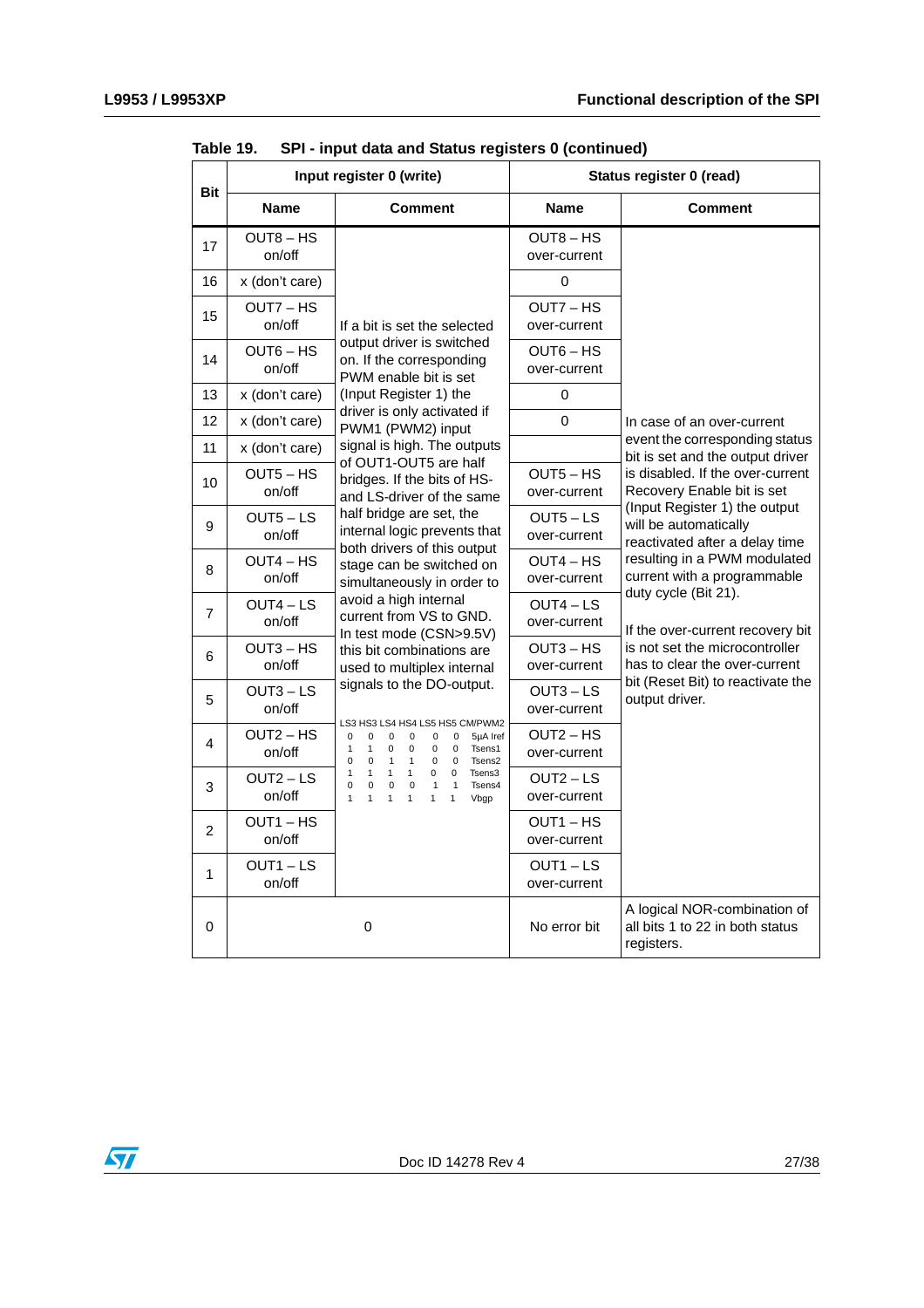| Bit |                               | Input register 1 (write)                                                                                                                                                                                                              | Status register 1 (read) |                                                                                                                                                                                                                                                                                                                                                                                   |  |  |
|-----|-------------------------------|---------------------------------------------------------------------------------------------------------------------------------------------------------------------------------------------------------------------------------------|--------------------------|-----------------------------------------------------------------------------------------------------------------------------------------------------------------------------------------------------------------------------------------------------------------------------------------------------------------------------------------------------------------------------------|--|--|
|     | <b>Name</b>                   | <b>Comment</b>                                                                                                                                                                                                                        | <b>Name</b>              | Comment                                                                                                                                                                                                                                                                                                                                                                           |  |  |
| 23  | Enable bit                    | If Enable bit is set the device<br>will be switched in active mode.<br>If Enable Bit is cleared device<br>goes into standby mode and all<br>bits are cleared. After power-<br>on reset device starts in<br>standby mode.              | Always 1                 | A broken VCC-or SPI-<br>connection of the L9953<br>can be detected by the<br>microcontroller, because<br>all 24 bits low or high is<br>not a valid frame.                                                                                                                                                                                                                         |  |  |
| 22  | OUT8 OC<br>Recovery<br>Enable |                                                                                                                                                                                                                                       | VS overvoltage           | In case of an overvoltage<br>or under voltage event<br>the corresponding bit is                                                                                                                                                                                                                                                                                                   |  |  |
| 21  | 0/1                           |                                                                                                                                                                                                                                       | VS undervoltage          | set and the outputs are<br>deactivated. If Vs voltage<br>recovers to normal<br>operating conditions<br>outputs are reactivated<br>automatically.                                                                                                                                                                                                                                  |  |  |
| 20  | OUT7 OC<br>Recovery<br>Enable | In case of an over-current<br>event the over-current status<br>bit (Status Register 0) is set<br>and the output is switched off.<br>If the over-current Recovery                                                                      | Thermal shutdown         | In case of a thermal<br>shutdown all outputs are<br>switched off. The<br>microcontroller has to<br>clear the TSD bit by<br>setting the Reset Bit to<br>reactivate the outputs.                                                                                                                                                                                                    |  |  |
| 19  | OUT6 OC<br>Recovery<br>Enable | Enable bit is set the output will<br>be automatically reactivated<br>after a delay time resulting in a<br>PWM modulated current with a<br>programmable duty cycle (Bit<br>21 of Input Data Register 0).<br>Depending on occurrence of | Temperature<br>warning   | The TW bit can be used<br>for thermal management<br>by the microcontroller to<br>avoid a thermal<br>shutdown. The<br>microcontroller has to<br>clear the TW bit.                                                                                                                                                                                                                  |  |  |
| 18  | 0/1                           | Overturned Event and internal<br>clock phase it is possible that<br>one recovery cycle is executed<br>even if this bit is set to zero.                                                                                                | Not ready bit            | After switching the<br>device from standby<br>mode to active mode an<br>internal timer is started<br>to allow charge pump to<br>settle before the outputs<br>can be activated. This bit<br>is only present during<br>start up time<br>Since this bit is<br>controlled by internal<br>clock it can be used for<br>synchronizing testing<br>events(e.g. measuring<br>filter times). |  |  |

<span id="page-27-0"></span>**Table 20. SPI - input data and status registers 1**

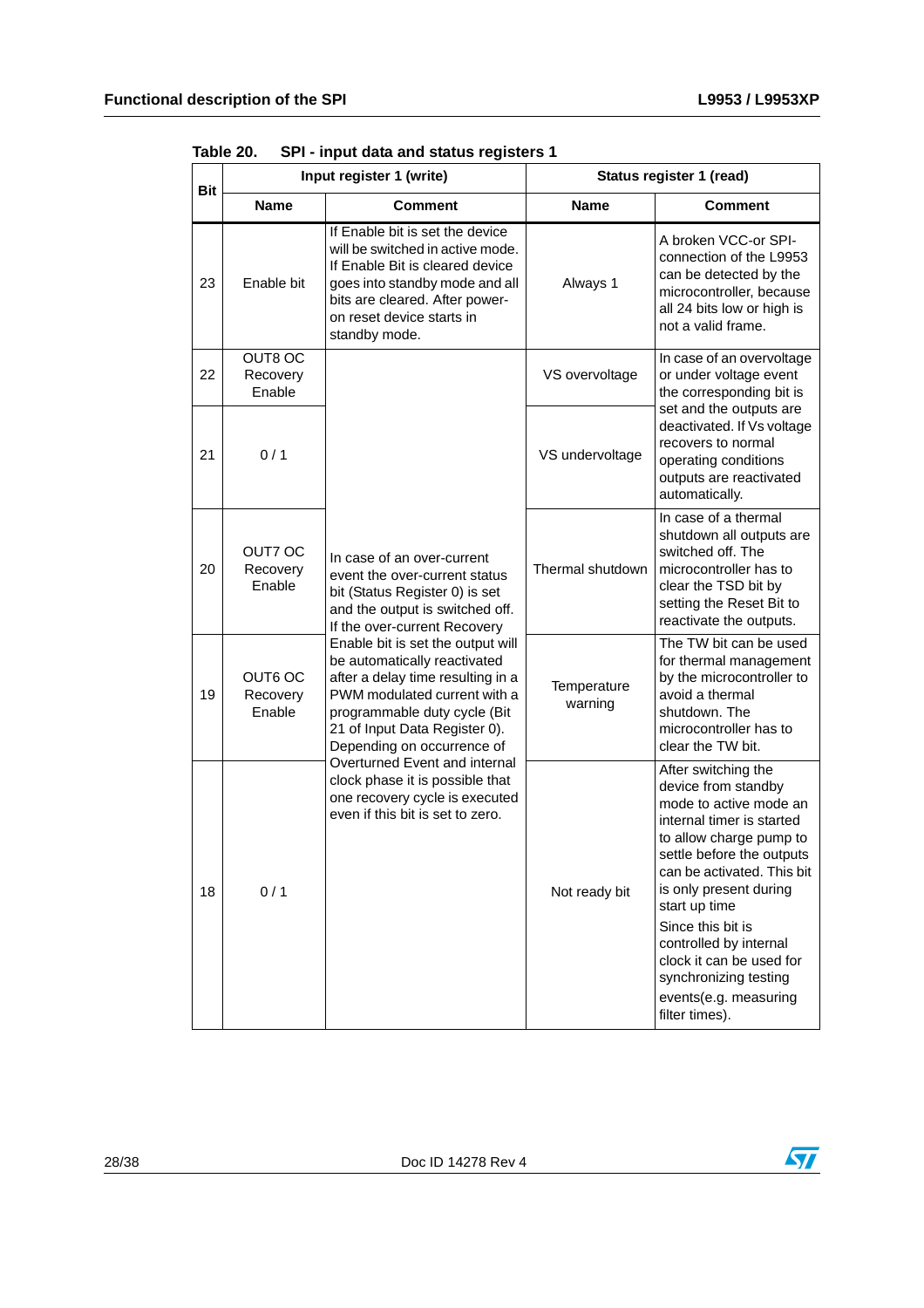| <b>Bit</b>     |                               | Input register 1 (write)                                                                                                                                                               | Status register 1 (read) |                                                                                   |  |
|----------------|-------------------------------|----------------------------------------------------------------------------------------------------------------------------------------------------------------------------------------|--------------------------|-----------------------------------------------------------------------------------|--|
|                | <b>Name</b>                   | <b>Comment</b>                                                                                                                                                                         | <b>Name</b>              | <b>Comment</b>                                                                    |  |
| 17             |                               |                                                                                                                                                                                        | $OUT8 - HS$              |                                                                                   |  |
|                |                               |                                                                                                                                                                                        | open load                |                                                                                   |  |
| 16             | OUT5 OC<br>Recovery<br>Enable |                                                                                                                                                                                        | $\pmb{0}$                |                                                                                   |  |
| 15             | OUT4 OC<br>Recovery<br>Enable | After 50ms the bit can be<br>cleared.<br>If over-current                                                                                                                               | OUT7 - HS<br>open load   |                                                                                   |  |
| 14             | OUT3 OC<br>Recovery<br>Enable | condition still exists, a wrong<br>load can be assumed.                                                                                                                                | $OUT6 - HS$<br>open load |                                                                                   |  |
| 13             | OUT2 OC<br>Recovery<br>Enable |                                                                                                                                                                                        | 0                        | The open load detection<br>monitors the load current                              |  |
| 12             | OUT1 OC<br>Recovery<br>Enable |                                                                                                                                                                                        | 0                        | in each activated output<br>stage. If the load current<br>is below the open load  |  |
| 11             | <b>OUT8 PWM1</b><br>Enable    |                                                                                                                                                                                        | 0                        | detection threshold for at<br>least 1 ms $(t_{dOL})$ the                          |  |
| 10             | 0/1                           | If the PWM1/2 Enable Bit is set                                                                                                                                                        | $OUT5 - HS$<br>open load | corresponding open load<br>bit is set. Due to<br>mechanical/electrical            |  |
| 9              | OUT7 PWM2<br>Enable           | and the output is enabled<br>(Input Register 0) the output is                                                                                                                          | $OUT5 - LS$<br>open load | inertia of typical loads a<br>short activation of the                             |  |
| 8              | <b>OUT6 PWM1</b><br>Enable    | switched on if PWM1/2 input is<br>high and switched off if<br>PWM1/2 input is low. OUT7 is                                                                                             | $OUT4 - HS$<br>open load | outputs (e.g. 3ms) can<br>be used to test the open                                |  |
|                |                               | controlled by PWM2 input. All                                                                                                                                                          | $OUT4 - LS$              | load status without<br>changing the                                               |  |
| 7              | 0/1                           | other outputs are controlled by<br>PWM1 input. For test mode                                                                                                                           | open load                | mechanical/electrical                                                             |  |
|                |                               | rise CSN>9.5 V.                                                                                                                                                                        | $OUT3 - HS$              | state of the loads.                                                               |  |
| 6              | 0/1                           |                                                                                                                                                                                        | open load                |                                                                                   |  |
| 5              | <b>OUT5 PWM1</b>              | OUT1 OUT2 OUT3 OUT4 OUT5 OUT6 DO<br>0<br>0<br>0<br>0<br>0<br>0<br>No error                                                                                                             | $OUT3 - LS$              |                                                                                   |  |
|                | Enable                        | 1<br>$\mathbf{1}$<br>0<br>$\pmb{0}$<br>0<br>0<br>Di<br>0<br>0<br>$1 \quad 1$<br>0<br>$\mathbf{0}$<br><b>CLK</b>                                                                        | open load                |                                                                                   |  |
| 4              | OUT4 PWM1                     | $\mathbf{1}$<br>0<br>0<br>$\mathbf{1}$<br>$\mathbf{1}$<br>1                                                                                                                            | OUT2-HS                  |                                                                                   |  |
|                | Enable                        | CLK 2MHz                                                                                                                                                                               | open load                |                                                                                   |  |
| 3              | OUT3 PWM1                     | 0<br>0<br>0<br>0<br>$\mathbf{1}$<br>1<br>PWM1<br>$\mathbf{1}$<br>0<br>$\mathbf{1}$<br>$\mathbf{1}$<br>0<br>1<br>PWM2                                                                   | OUT2-LS                  |                                                                                   |  |
|                | Enable                        | 0<br>$\mathbf 0$<br>$\mathbf{1}$<br>$\mathbf{1}$<br>$\mathbf{1}$<br>1<br><b>OL</b><br>1<br>$\mathbf{1}$<br>$\mathbf{1}$<br>$\mathbf{1}$<br>$\mathbf{1}$<br>$\mathbf{1}$<br>$_{\rm OC}$ | open load                |                                                                                   |  |
| $\overline{c}$ | <b>OUT2 PWM1</b>              |                                                                                                                                                                                        | OUT1-HS                  |                                                                                   |  |
|                | Enable                        |                                                                                                                                                                                        | open load                |                                                                                   |  |
| $\mathbf{1}$   | OUT1 PWM1                     |                                                                                                                                                                                        | $OUT1 - LS$              |                                                                                   |  |
|                | Enable                        |                                                                                                                                                                                        | open load                |                                                                                   |  |
| 0              |                               | 1                                                                                                                                                                                      | No Error bit             | A logical NOR-<br>combination of all bits 1<br>to 22 in both status<br>registers. |  |

**Table 20. SPI - input data and status registers 1 (continued)**

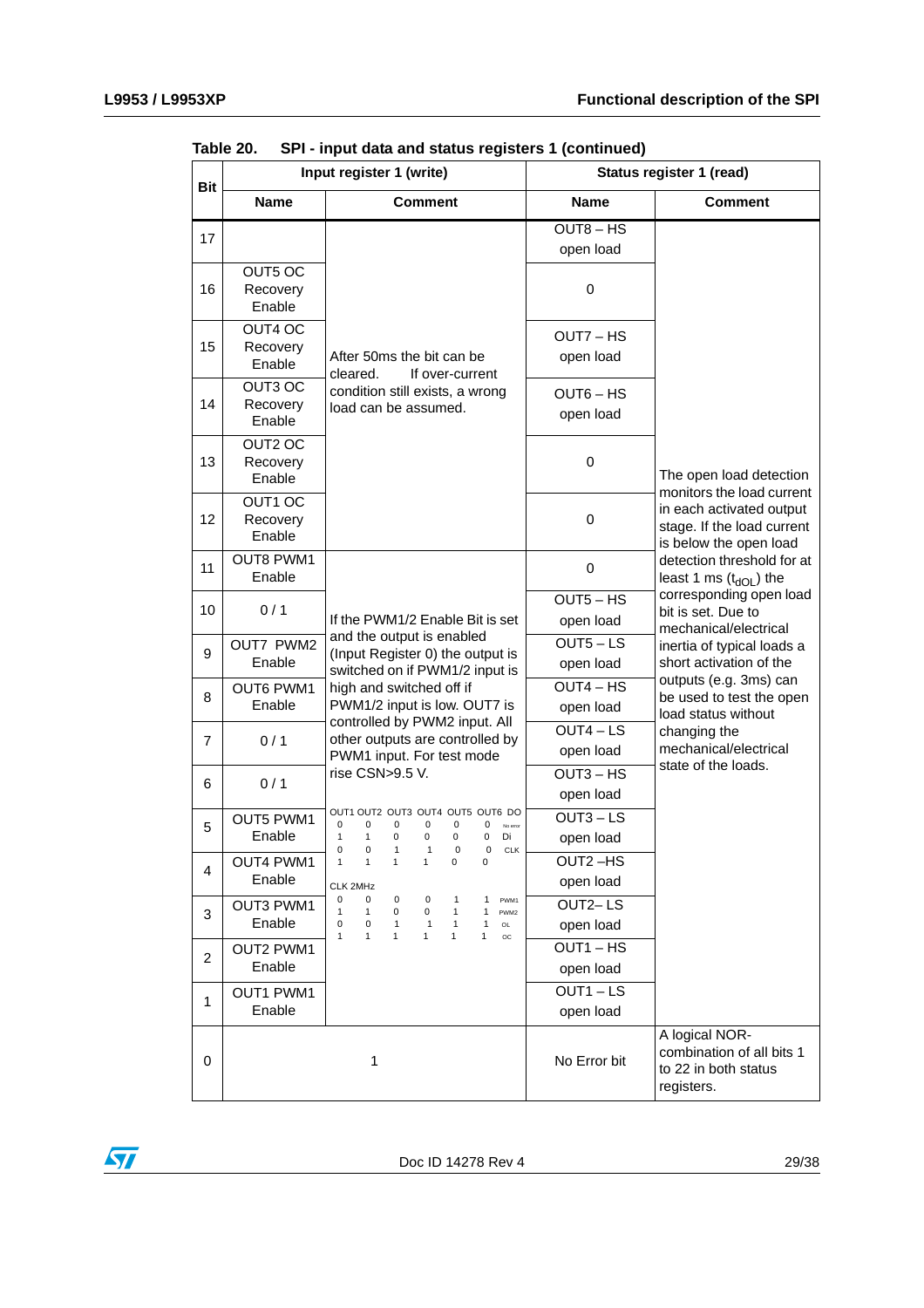# <span id="page-29-0"></span>**5 Packages thermal data**



<span id="page-29-1"></span>



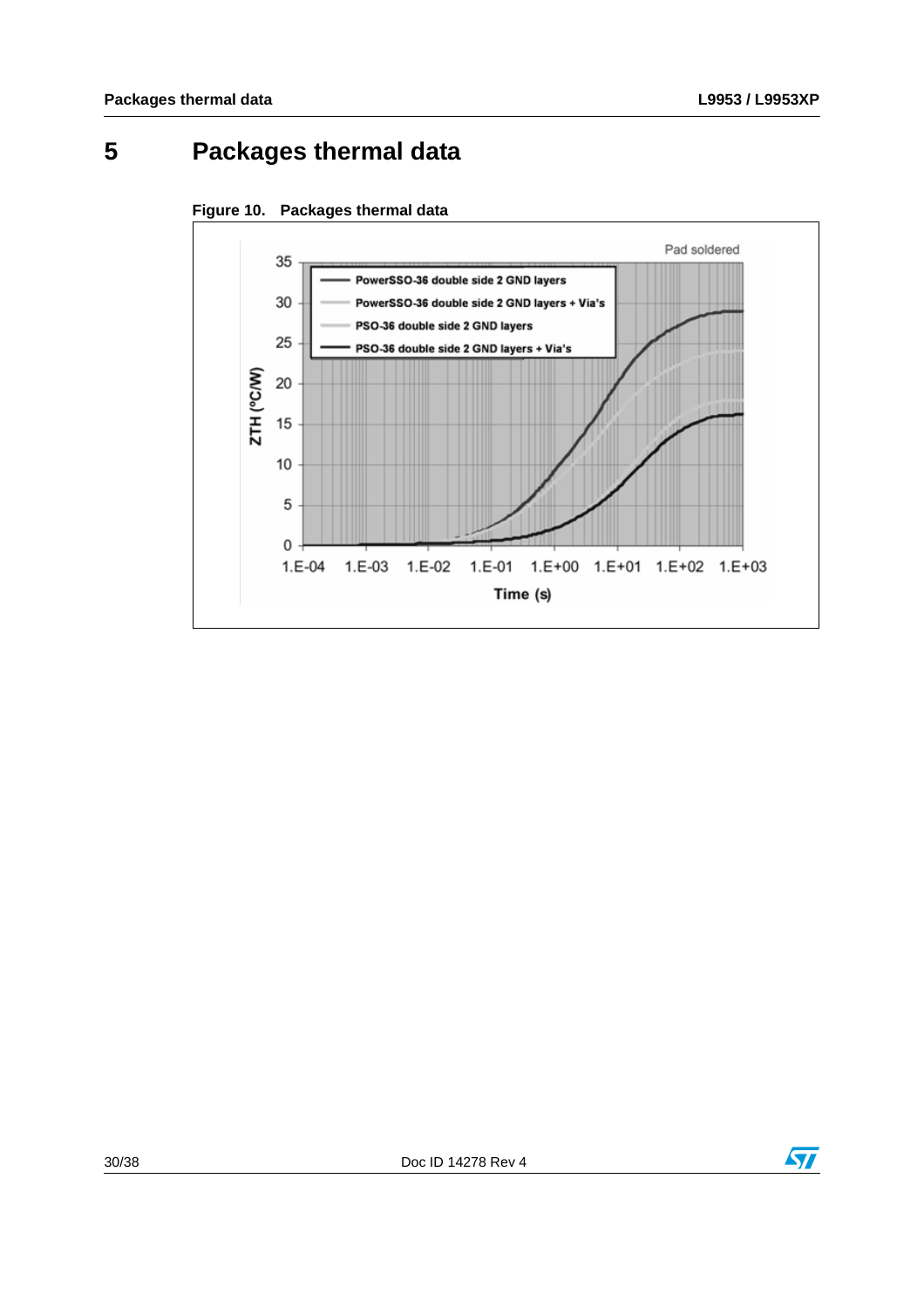# <span id="page-30-0"></span>**6 Package and packing information**

# <span id="page-30-1"></span>**6.1 ECOPACK® packages**

In order to meet environmental requirements, ST offers these devices in different grades of ECOPACK® packages, depending on their level of environmental compliance. ECOPACK® specifications, grade definitions and product status are available at: www.st.com.

ECOPACK® is an ST trademark.

### <span id="page-30-2"></span>**6.2 PowerSO-36™ package information**



<span id="page-30-3"></span>**Figure 11. PowerSO-36™ package dimensions**

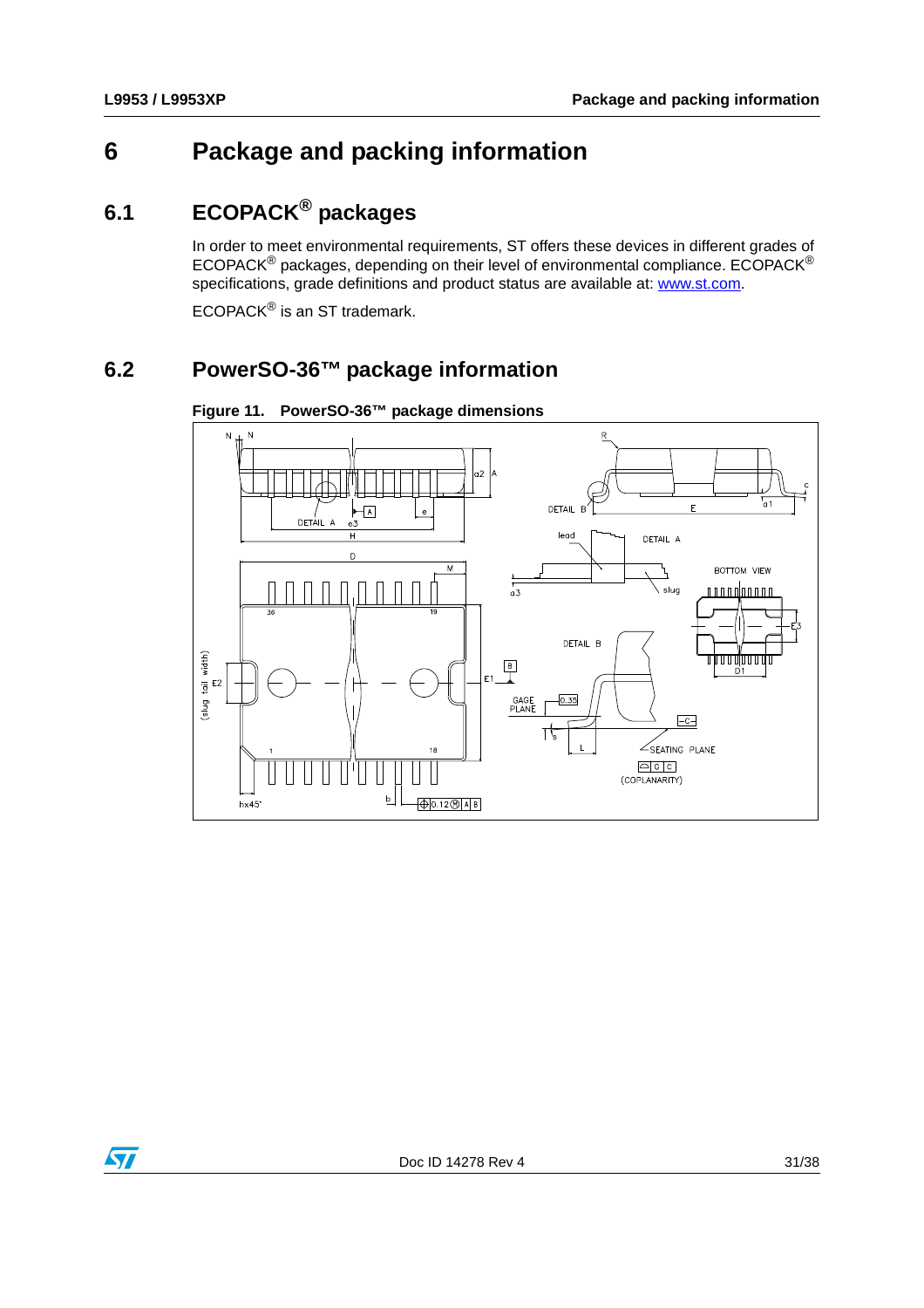|                                   | <b>Millimeters</b> |          |        |  |  |  |  |
|-----------------------------------|--------------------|----------|--------|--|--|--|--|
| Symbol                            | Min.               | Typ.     | Max.   |  |  |  |  |
| $\mathsf A$                       |                    |          | 3.60   |  |  |  |  |
| a <sub>1</sub>                    | 0.10               |          | 0.30   |  |  |  |  |
| a2                                |                    |          | 3.30   |  |  |  |  |
| a3                                | $\pmb{0}$          |          | 0.10   |  |  |  |  |
| $\sf b$                           | 0.22               |          | 0.38   |  |  |  |  |
| $\mathbf c$                       | 0.23               |          | 0.32   |  |  |  |  |
| D <sup>*</sup>                    | 15.80              |          | 16.00  |  |  |  |  |
| D <sub>1</sub>                    | 9.40               |          | 9.80   |  |  |  |  |
| $\mathsf E$                       | 13.90              |          | 14.5   |  |  |  |  |
| $E1*$                             | 10.90              |          | 11.10  |  |  |  |  |
| $\mathsf{E}2$                     |                    |          | 2.90   |  |  |  |  |
| E <sub>3</sub>                    | 5.80               |          | 6.20   |  |  |  |  |
| $\mathsf{e}% _{t}\left( t\right)$ |                    | $0.65\,$ |        |  |  |  |  |
| e3                                |                    | 11.05    |        |  |  |  |  |
| G                                 | $\mathsf 0$        |          | 0.10   |  |  |  |  |
| H                                 | 15.50              |          | 15.90  |  |  |  |  |
| h                                 |                    |          | 1.10   |  |  |  |  |
| L                                 | $0.8\,$            |          | 1.10   |  |  |  |  |
| M                                 |                    |          |        |  |  |  |  |
| ${\sf N}$                         |                    |          | 10 deg |  |  |  |  |
| ${\sf R}$                         |                    |          |        |  |  |  |  |
| $\mathbf s$                       |                    |          | 8 deg  |  |  |  |  |

<span id="page-31-0"></span>**Table 21. PowerSO-36™ mechanical data**

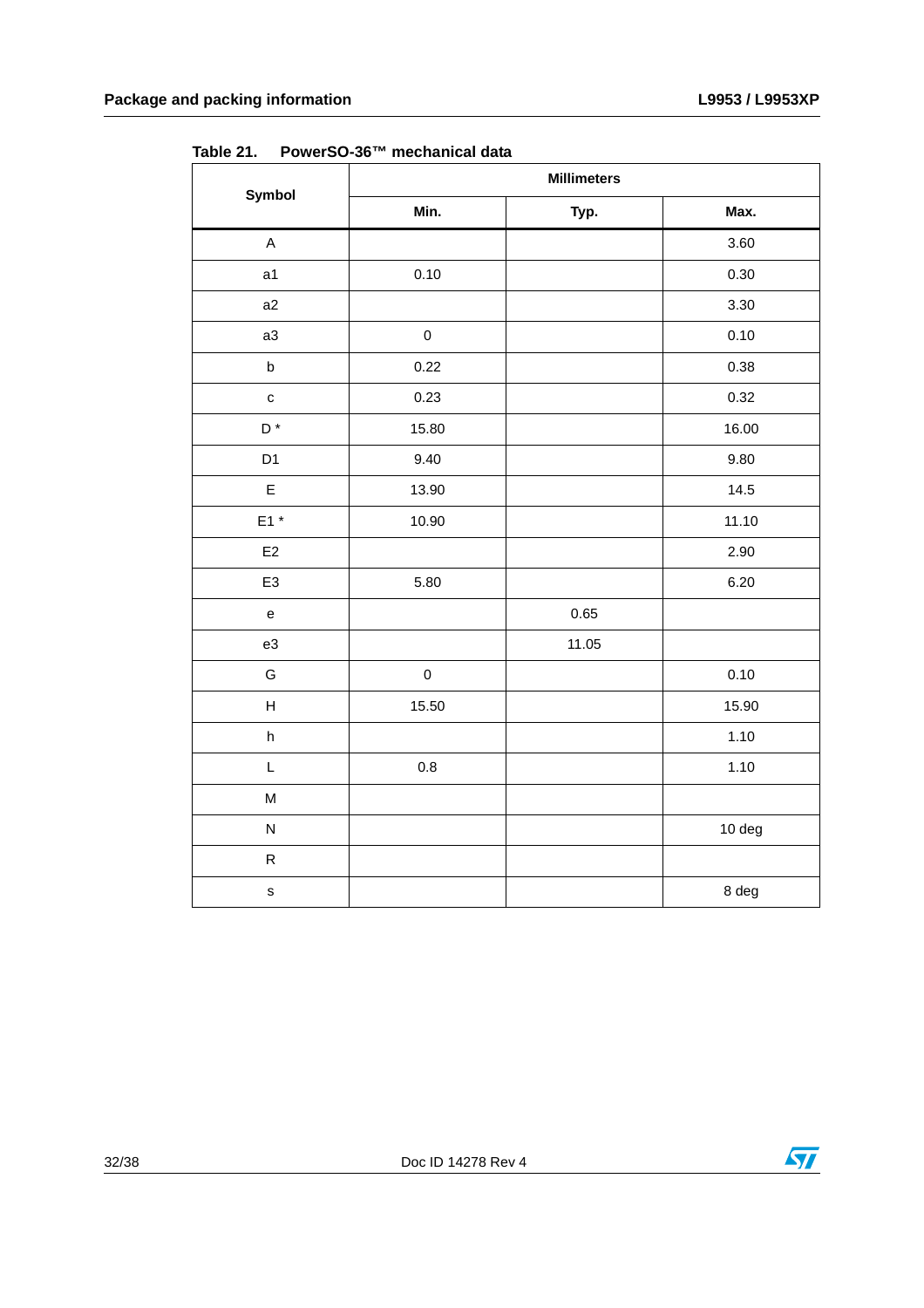## <span id="page-32-0"></span>**6.3 PowerSSO-36™ package information**



#### <span id="page-32-2"></span>**Figure 12. PowerSSO-36™ package dimensions**

#### <span id="page-32-1"></span>**Table 22. PowerSSO-36™ mechanical data**

| Symbol                            | <b>Millimeters</b>       |                          |             |  |  |  |  |
|-----------------------------------|--------------------------|--------------------------|-------------|--|--|--|--|
|                                   | Min.                     | Typ.                     | Max.        |  |  |  |  |
| $\overline{A}$                    | $\blacksquare$           |                          | 2.45        |  |  |  |  |
| A2                                | 2.15                     |                          | 2.35        |  |  |  |  |
| $\overline{a}$ 1                  | $\overline{0}$           |                          | 0.1         |  |  |  |  |
| $\overline{b}$                    | 0.18                     |                          | 0.36        |  |  |  |  |
| $\mathtt{C}$                      | 0.23                     |                          | 0.32        |  |  |  |  |
| $D^*$                             | 10.10                    |                          | 10.50       |  |  |  |  |
| $E^*$                             | 7.4                      |                          | 7.6         |  |  |  |  |
| $\mathsf{e}% _{t}\left( t\right)$ | ÷,                       | 0.5                      |             |  |  |  |  |
| e3                                | $\overline{\phantom{0}}$ | 8.5                      |             |  |  |  |  |
| $\overline{F}$                    |                          | 2.3                      |             |  |  |  |  |
| G                                 |                          | -                        | 0.1         |  |  |  |  |
| $\overline{G1}$                   | -                        | -                        | 0.06        |  |  |  |  |
| $\overline{H}$                    | 10.1                     | $\overline{\phantom{0}}$ | 10.5        |  |  |  |  |
| $\boldsymbol{\mathsf{h}}$         | -                        | $\overline{\phantom{0}}$ | 0.4         |  |  |  |  |
| $\sf k$                           | $0^{\circ}$              | -                        | $8^{\circ}$ |  |  |  |  |
| L                                 | 0.55                     | $\overline{\phantom{0}}$ | 0.85        |  |  |  |  |
| ${\sf N}$                         | $\overline{\phantom{0}}$ | $\overline{\phantom{0}}$ | 10 deg      |  |  |  |  |

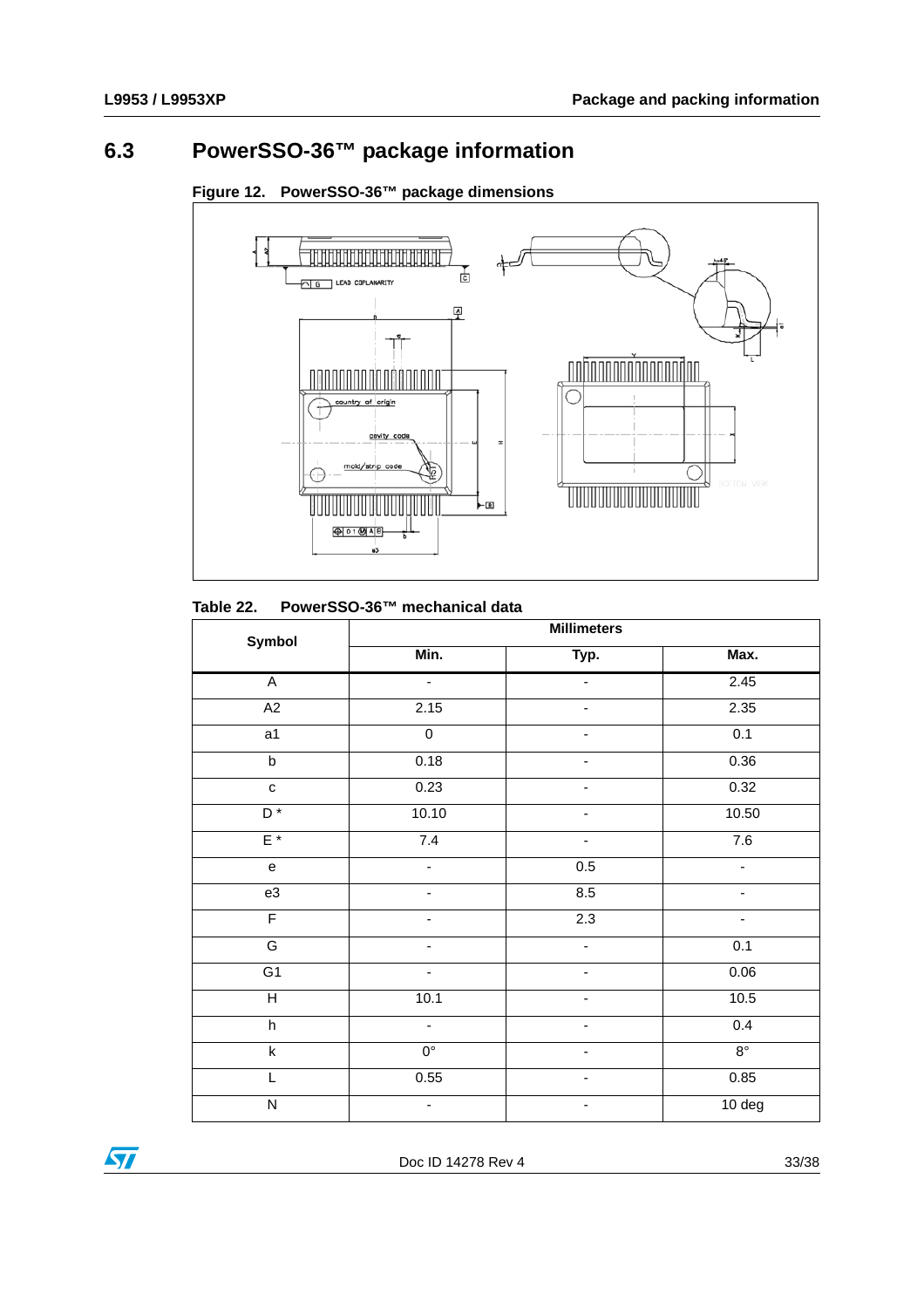| Symbol | <b>Millimeters</b> |                          |      |  |  |  |
|--------|--------------------|--------------------------|------|--|--|--|
|        | Min.               | Typ.                     | Max. |  |  |  |
|        | 4.3                | $\overline{\phantom{0}}$ | 5.2  |  |  |  |
|        | 6.9                | $\overline{\phantom{0}}$ | 7.5  |  |  |  |

**Table 22. PowerSSO-36™ mechanical data (continued)**

## <span id="page-33-0"></span>**6.4 PowerSO-36™ packing information**

<span id="page-33-1"></span>



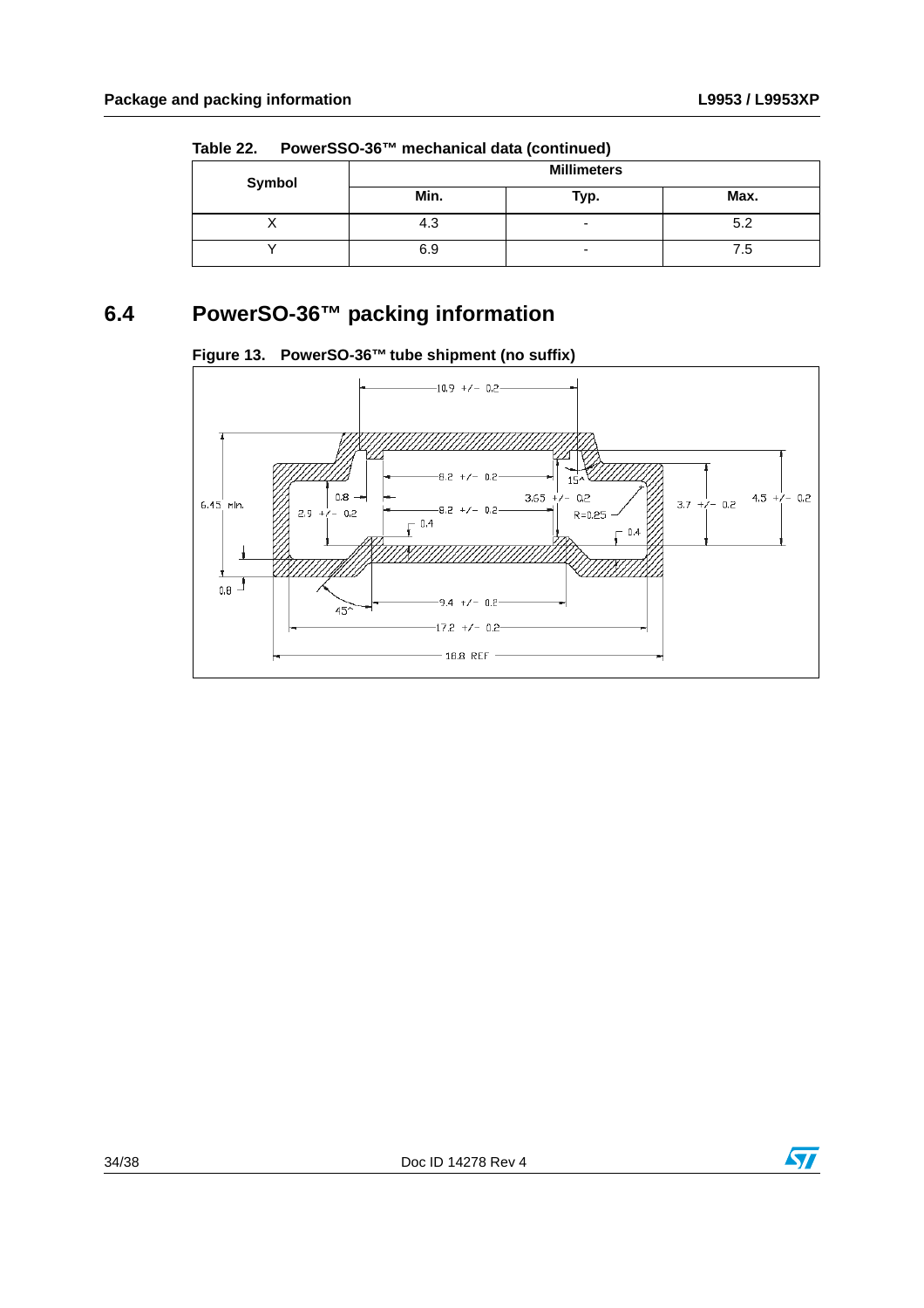

<span id="page-34-0"></span>**Figure 14. PowerSO-36™ tape and reel shipment (suffix "TR")**

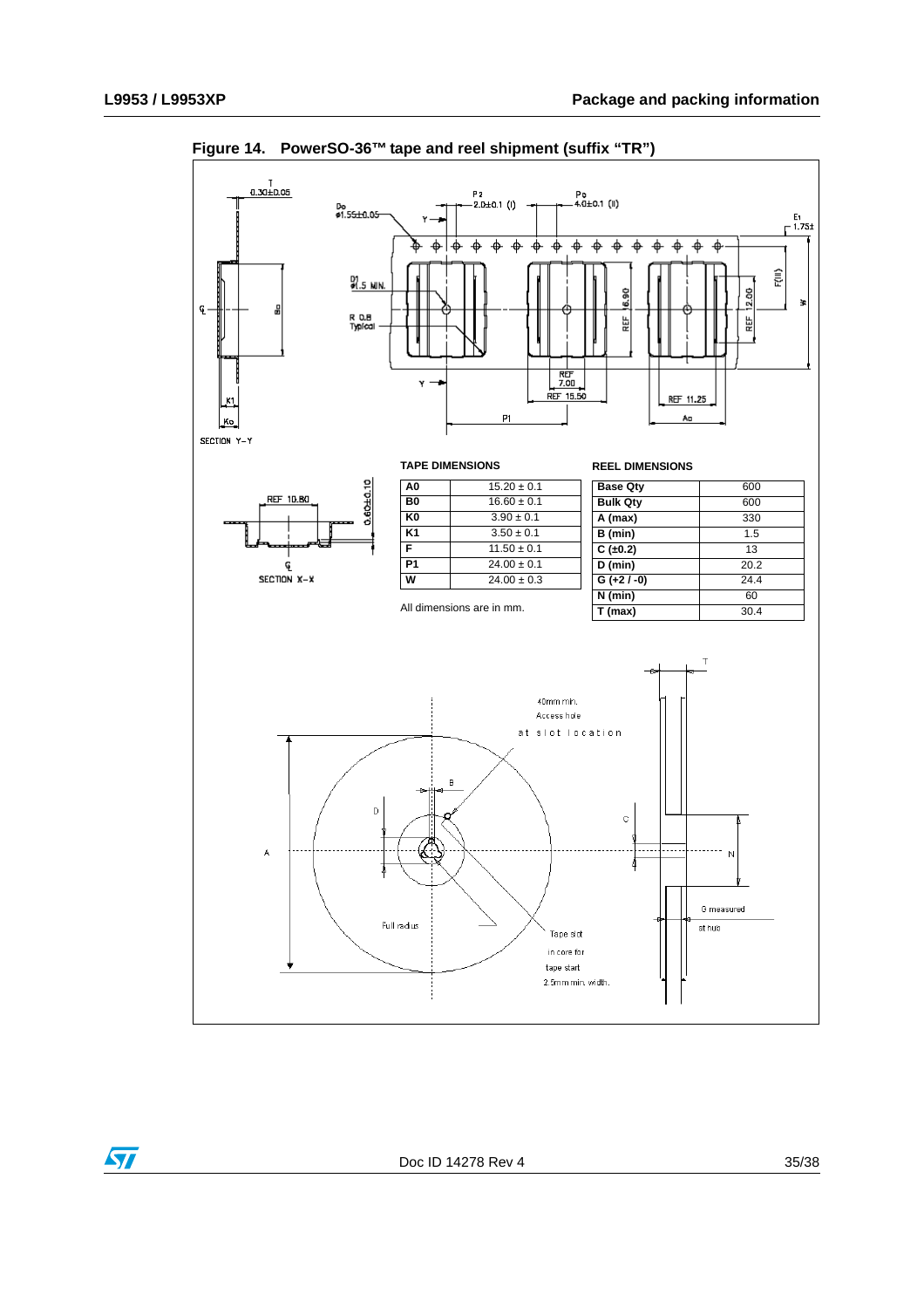### <span id="page-35-0"></span>**6.5 PowerSSO-36™ packing information**

#### <span id="page-35-1"></span>**Figure 15. PowerSSO-36™ tube shipment (no suffix)**



<span id="page-35-2"></span>



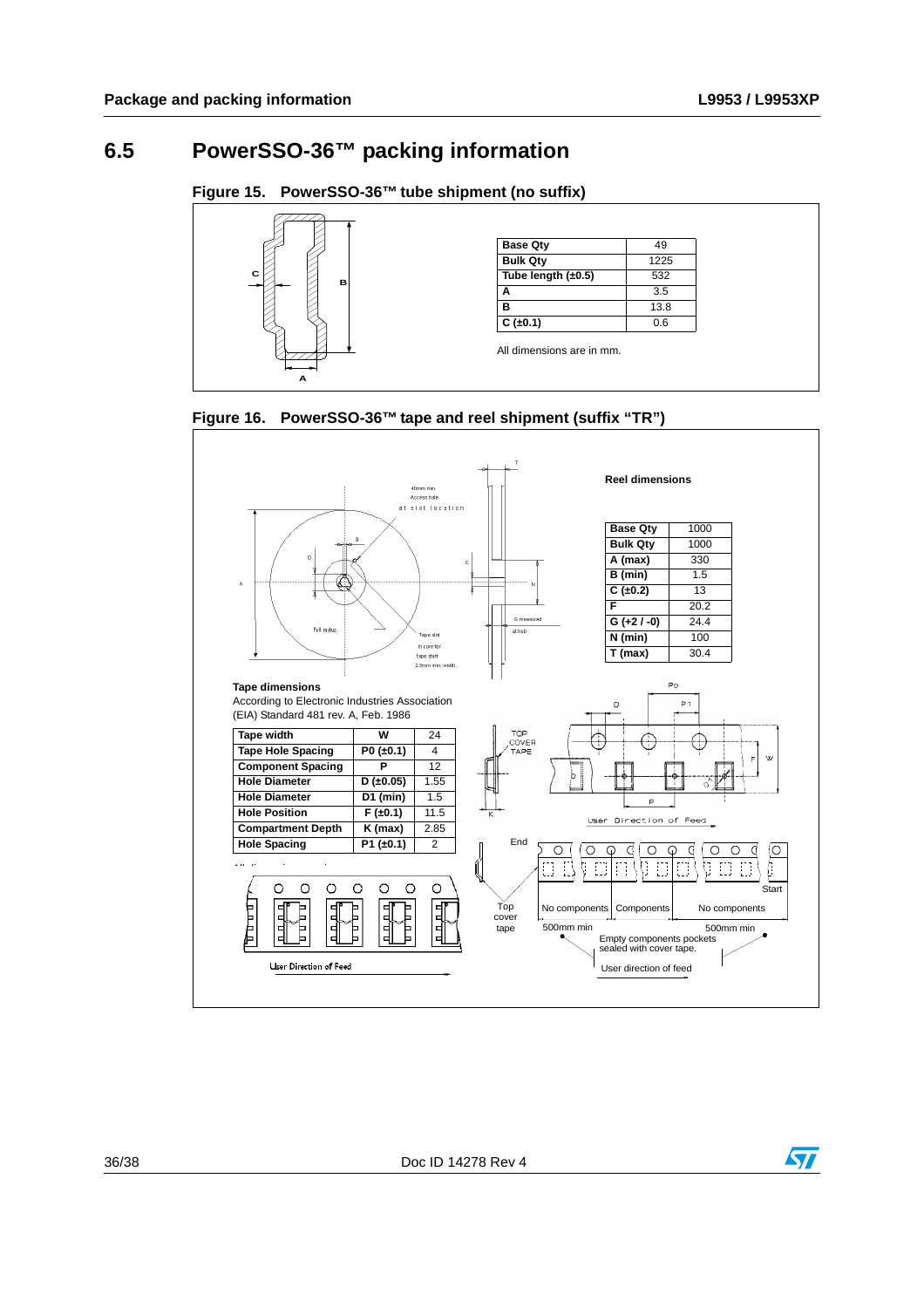# <span id="page-36-0"></span>**7 Revision history**

<span id="page-36-1"></span>

| Table 23. | <b>Document revision history</b> |  |  |
|-----------|----------------------------------|--|--|
|-----------|----------------------------------|--|--|

| Date        | <b>Revision</b> | <b>Description of changes</b>                                                                                                                                                                                                             |
|-------------|-----------------|-------------------------------------------------------------------------------------------------------------------------------------------------------------------------------------------------------------------------------------------|
| 23-Jan-2008 | 1               | Initial release.                                                                                                                                                                                                                          |
| 24-Jun-2009 | $\mathcal{P}$   | Table 22: PowerSSO-36™ mechanical data:<br>- Deleted A (min) value<br>$-$ Changed A (max) value from 2.47 to 2.45<br>$-$ Changed A2 (max) value from 2.40 to 2.35<br>$-$ Changed a1 (max) value from 0.075 to 0.1<br>- Added F and k rows |
| 14-May-2010 | 3               | Table 22: PowerSSO-36™ mechanical data:<br>- Changed X: minimum value from 4.1 to 4.3 and<br>maximum value from $4.7$ to $5.2$<br>$-$ Changed Y: minimum value from 6.5 to 6.9 and<br>maximum value from 7.1 to 7.5                       |
| 22-Sep-2013 | 4               | Updated Disclaimer.                                                                                                                                                                                                                       |